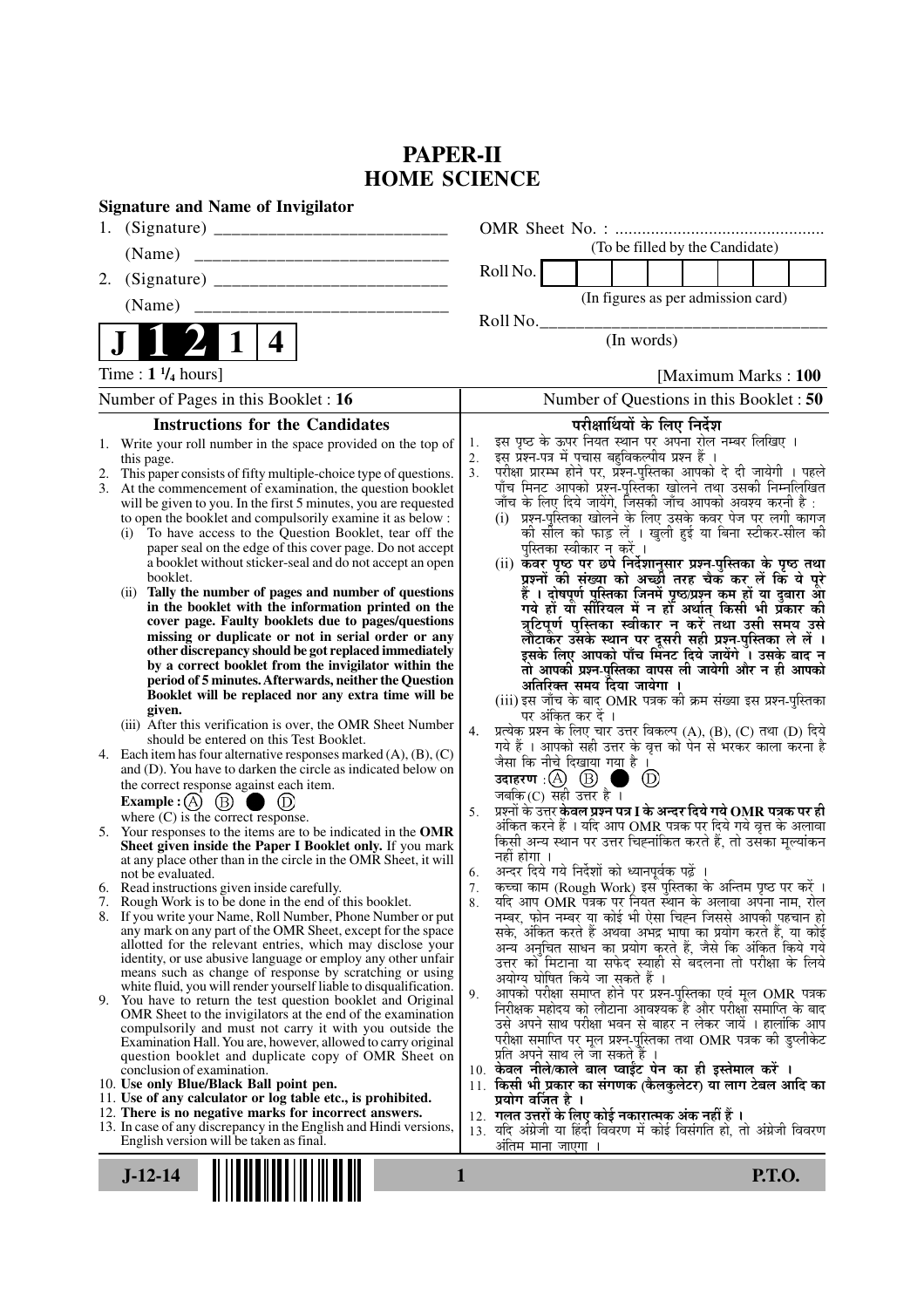#### **HOME SCIENCE**

#### **Paper – II**

- **Note :** This paper contains **fifty (50)** objective type questions of **two (2)** marks each. **All** questions are compulsory.
- **1.** In the preparation of Paneer from Milk, the pH at which casein precipitate is ?
	- (A) pH 6.5 (B) pH 4.6
	- (C)  $pH 7.5$  (D)  $pH 3.0$
- 2. The functionally active form of Vitamin D is
	- (A) Cholecalciferol
	- (B) Ergocalciferol
	- (C) Dehydrocholesterol
	- (D) 1, 2 5 Dihydroxycholecalciferol
- **3.** The approach to management which is an effort to control costs of storage space, time and effort
	- (A) MBO
	- (B) TQM
	- (C) JIT
	- (D) Contingency approach
- **4.** The fastest method of Pattern making is
	- (A) Flat patterning
	- (B) Drafting
	- (C) Draping
	- (D) Reverse Engineering
- **5.** AATCC stands for
	- (A) American Association of Textile Chemists and Colourists.
	- (B) All Associations of Textile Chemists and Colourists.
	- (C) Association of American Textiles, Colours and Chemists.
	- (D) Australian Association of Textiles Chemists and Colourists.
- **6.** A step in management process which consists of series of individual purposive decisions which follow a sequence or pattern is
	- (A) Planning (B) Organising
	- (C) Coordinating (D) Evaluating
- **7.** Urie Bronfenbrenner's theory is
	- (A) Humanistic Perspective
	- (B) Sociobiology
	- (C) Ecological Systems Theory
	- (D) Socio-cultural Theory
- **8.** The programme for promoting functional literacy among adults is
	- (A) Sarva Shiksha Abhiyan.
	- (B) Sarva Shiksha Adhyayan Programme.
	- (C) National Literacy Mission.
	- (D) National Literacy Motivation Programme.
- **9.** In Mass communication, PSA stands for
	- (A) Public Service Assessment
	- (B) Public Service Announcement
	- (C) Public Service Access
	- (D) Public Service Account
- **10.** An increase in the alpha, the level of significance, causes
	- (A) An increase in the probability of Type I error to occur.
	- (B) A decrease in the probability of Type I error to occur.
	- (C) No change in any of the Type I or Type II error.
	- (D) A decrease in the probability of Type I error to occur and an increase in the probability of Type II error to occur.

**Paper-II 2 J-12-14**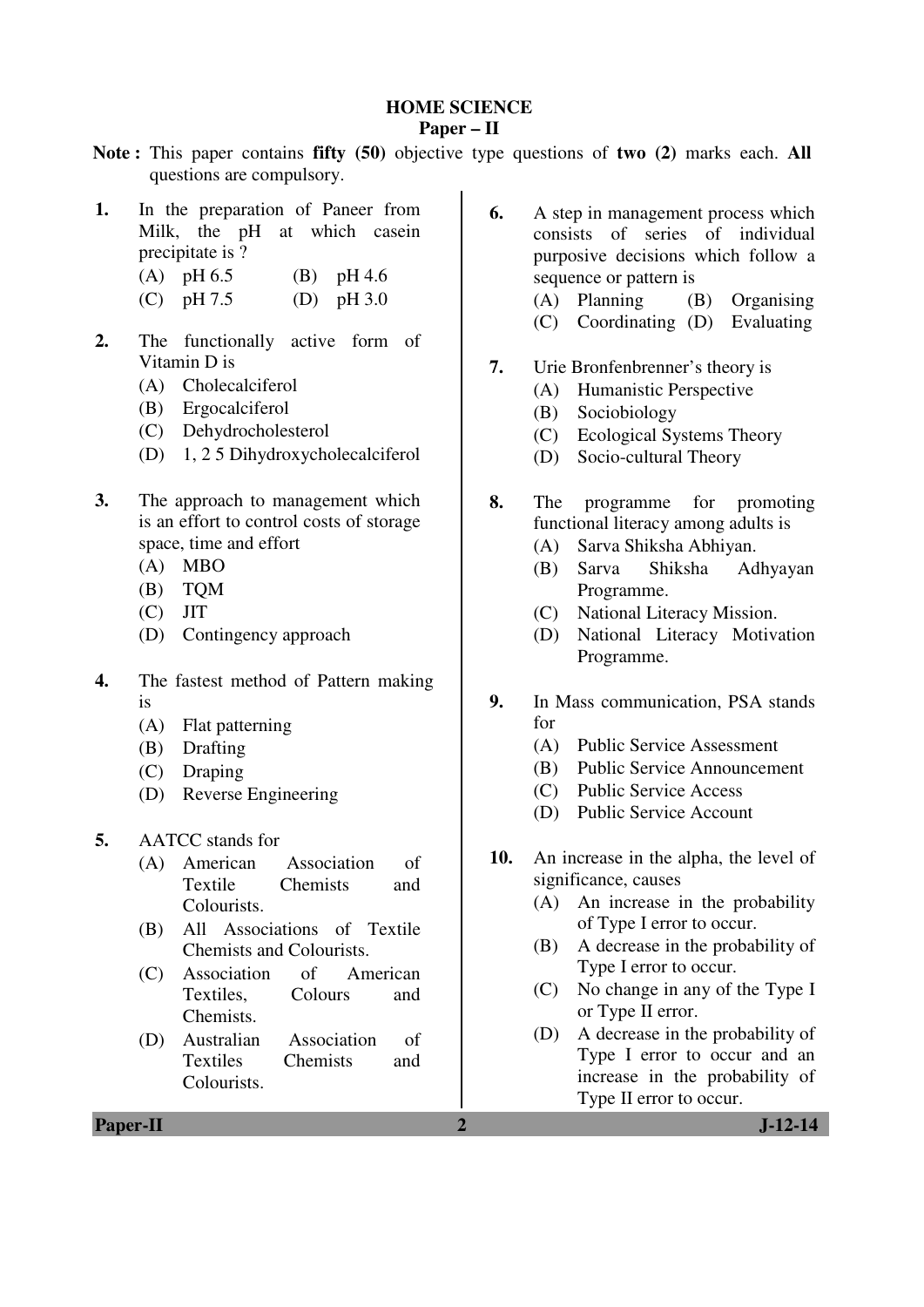# गृह विज्ञान

# ¯ÖÏ¿®Ö¯Ö¡Ö **– II**

**निर्देश :** इस प्रश्नपत्र में **पचास (50)** बह-विकल्पीय प्रश्न हैं । प्रत्येक प्रश्न के **दो (2)** अंक हैं । सभी प्रश्न अनिवार्य हैं ।

- 1. दध से पनीर बनाने की क्रिया में किस पी.एच. पर केसीन अवक्षेप (प्रिसिपिटेट) होती है ?
	- $(A)$  पी.एच.  $6.5$   $(B)$  पी.एच.  $4.6$
	- $(C)$  पी.एच. 7.5  $(D)$  पी.एच. 3.0
- 2. विटामिन डी का कार्यात्मक सक्रिय रूप है $_1$ 
	- (A) कोलकैल्सीफेरोल
	- (B) अरगोकैल्सीफेरोल
	- (C) डीहायड़ोकोलेस्ट्रौल
	- $(D)$  1, 2 5 डाईहायड़ौक्सीकोलीकैल्सीफेरोल
- 3. प्रबंधन का कौन सा उपागम संग्रहागार की जगह. समय और प्रयास का नियंत्रण करता है ?
	- $(A)$  एम बी ओ
	- (B) टी क्यू एम
	- (C) जे आई टी
	- (D) कौनटिनजैंसी (आनुषंगिकता) उपागम
- 4. पेटर्न बनाने की सर्वाधिक तेज विधि है
	- $(A)$  सपाट पैटर्न बनाना
	- $(B)$  इाफ्टिंग
	- (C) डे़पिंग
	- (D) रिवर्स इन्जीनियरिंग
- **5. 4. ए.ए.टी.सी.सी.** का तात्पर्य है
	- $(A)$  अमेरिकन एसोसिएशन ऑफ टेक्सटाइल केमिस्टस एण्ड कलरिस्टस
	- $(B)$  ऑल एसोसिएशनस ऑफ टेक्सटाइल केमिस्टस एण्ड कलरिस्टस
	- (C) एसोसिएशन ऑफ अमेरिकन टेक्सटाइल्स कलरस एण्ड कैमिस्टस
	- (D) ऑस्टेलियन एसोसिएशन ऑफ टेक्सटाइल कैमिस्टस एण्ड कलरिस्टस
- **6.** प्रबंध प्रक्रिया का वह सोपान जिसमें विशिष्ट सप्रयोजन निर्णय श्रंखला अनुक्रम अथवा प्रतिरूप का अनुकरण करती है
	- $(A)$  नियोजन
	- $(B)$  आयोजन करना
	- (C) समन्वयन
	- (D) मुल्यांकन
- 7. युरी ब्रॉनफिनब्रेनर का सिद्धांत निम्नलिखित में से कौन सा $\bm{\mathcal{F}}$ ?
	- (A) मानवतावादी परिप्रेक्ष्य
	- $(B)$  सामाजिक जीव विज्ञान
	- (C) जारिस्थितिक व्यवस्था सिद्धान्त
	- (D) सामाजिक-सांस्कृतिक सिद्धान्त
- 8. Þ प्रौढों के बीच प्रकार्यात्मक साक्षरता को बढावा देने के लिये कार्यक्रम है
	- $(A)$  सर्व शिक्षा अभियान
	- (B) सर्व शिक्षा अध्ययन कार्यक्रम
	- (C) राष्ट्रीय साक्षरता मिशन
	- (D) राष्ट्रीय साक्षरता प्रोत्साहन कार्यक्रम
- **9.** जन संचार में पी.एस.ए. का तात्पर्य है
	- $(A)$  पब्लिक सर्विस असेसमेंट
	- $(B)$  पब्लिक सर्विस एनाउंसमेंट
	- $(C)$  पब्लिक सर्विस एक्सेस
	- $(D)$  पब्लिक सर्विस अकाउंट
- 10. अल्फा, यथार्थता के स्तर, में वृद्धि उत्पन्न करता है $\cdot$ 
	- $(A)$  टाईप-I त्रटि के होने की प्रायिकता में वद्भि ।
	- (B) टाईप-1 त्रुटि के होने की प्रायिकता में  $\overline{\text{a}}$ सिंग
	- (C) टाईप-1 या टाईप-11 किसी भी त्रूटि में कोई परिवर्तन नहीं ।
	- (D) टाईप-1 त्रूटि के होने की प्रायिकता में हास तथा टाईप-II त्रूटि के होने की प्रायिकता में वृद्धि ।

 **J-12-14 3 Paper-II**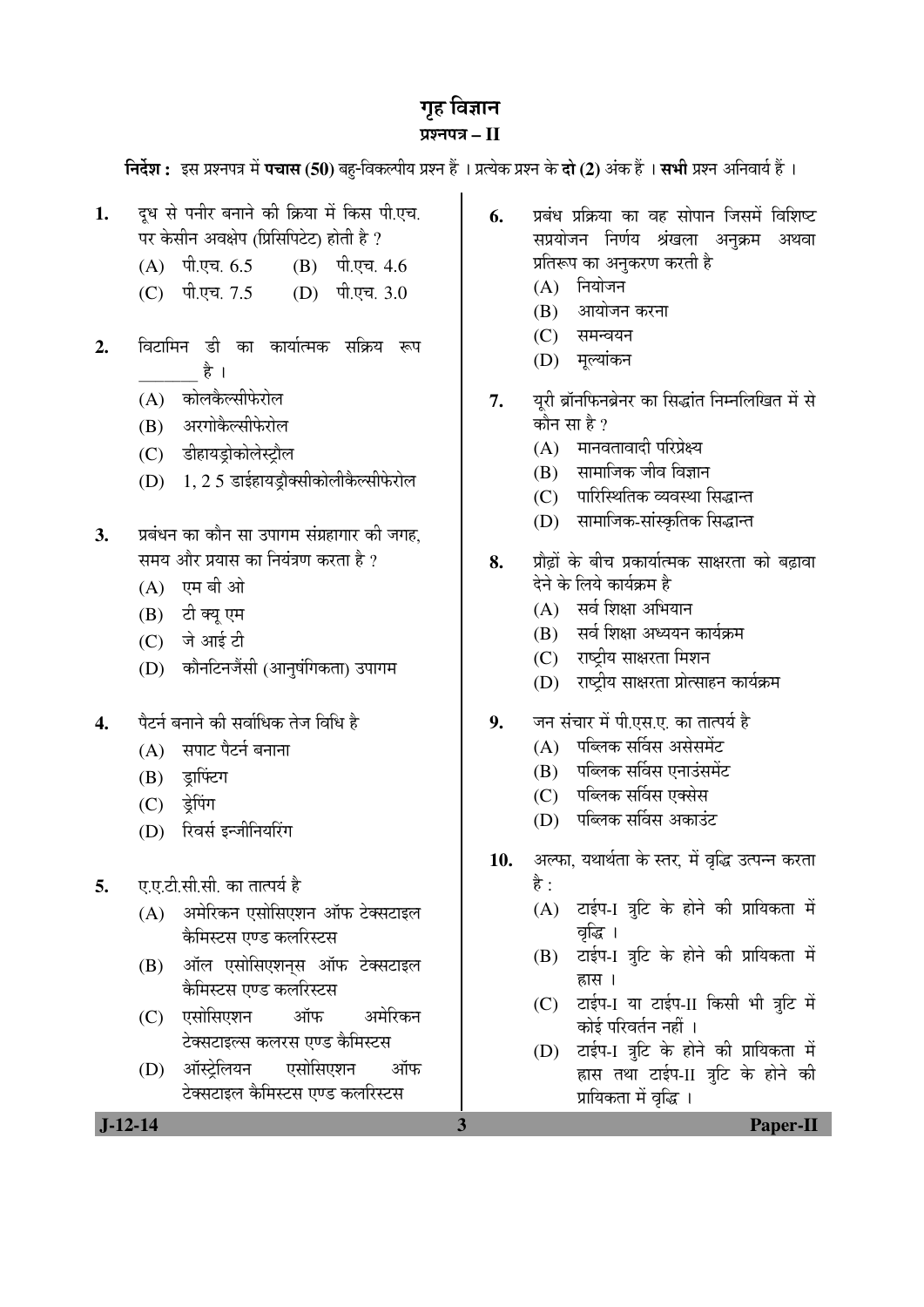- **11.** Factors responsible for browning of cut fruits are
	- I. Oxygen
	- II. Phenolic compounds
	- III. Enzymes
	- IV. Optimum pH

#### **Codes :**

- $(A)$  I, II and III
- (B) II, III and IV
- (C) I, III and IV
- (D) All of the above
- **12.** Germination enhances following nutrients :
	- I. Vitamin B
	- II. Vitamin C
	- III. Protein
	- IV. Carbohydrates

**Codes :** 

- (A) I, II, III and IV are correct.
- (B) I and II are correct.
- (C) III and IV are correct.
- (D) II is correct.
- **13.** Etiological factors for Peptic ulcers are
	- I. Helicobacter Pyloric Infection
	- II. Eating Habits
	- III. High cholesterol levels
	- IV. Lack of exercise
	- V. Hereditary factors

**Codes :** 

- (A) II, III & V (B) I, II & V  $(C)$  I, III & V (D) I, II & III
- 
- **14.** Which of the following are twill constructions ?
	- I. Diaper II. Hopsack
	- III. Diamond IV. Herringbone
	- V. Huck-a-back

## **Codes :**

- (A) I, II & III are correct
- (B) I, III & IV are correct
- (C) II, III & IV are correct
- (D) III, IV & I are correct
- **15.** Crease resistance depends on which of the following factors :
	- I. Degree of orientation
	- II. Degree of crystallinity
	- III. Amount of tension
	- IV. Density of bonds

#### **Codes :**

- (A) II, III and IV are correct.
- (B) I, II and III are correct.
- (C) I, II and IV are correct.
- (D) I, III and IV are correct.
- **16.** Which of the following are nonconventional energy resources ?
	- I. Solar Energy
	- II. Wind energy
	- III. Ocean energy
	- IV. Geothermal energy
	- V. Petrochemical energy
	- **Codes :**
	- $(A)$  I, II, III & IV
	- $(B)$  I, II, IV & V
	- $(C)$  II, III, IV & V
	- $(D)$  I, II, III & V
- **17.** Identity statuses summarized by Marcia (1980) were
	- a. Identity achievement
	- b. Moratorium
	- c. Identity foreclosure
	- d. Identity illusion

#### **Codes :**

- (A) a,  $b \& c$  (B) b,  $c \& d$
- $(C)$  c, d & a  $(D)$  d, a & b
- **18.** Participating Planning in community development employs
	- I. Participatory Learning
	- II. Participatory Rural Appraisal
	- III. Participatory Action
	- IV. Passive Participation

#### **Codes :**

- (A) I, II and IV are correct.
- (B) I, II and III are correct.
- (C) I and III are correct.
- (D) II and IV are correct.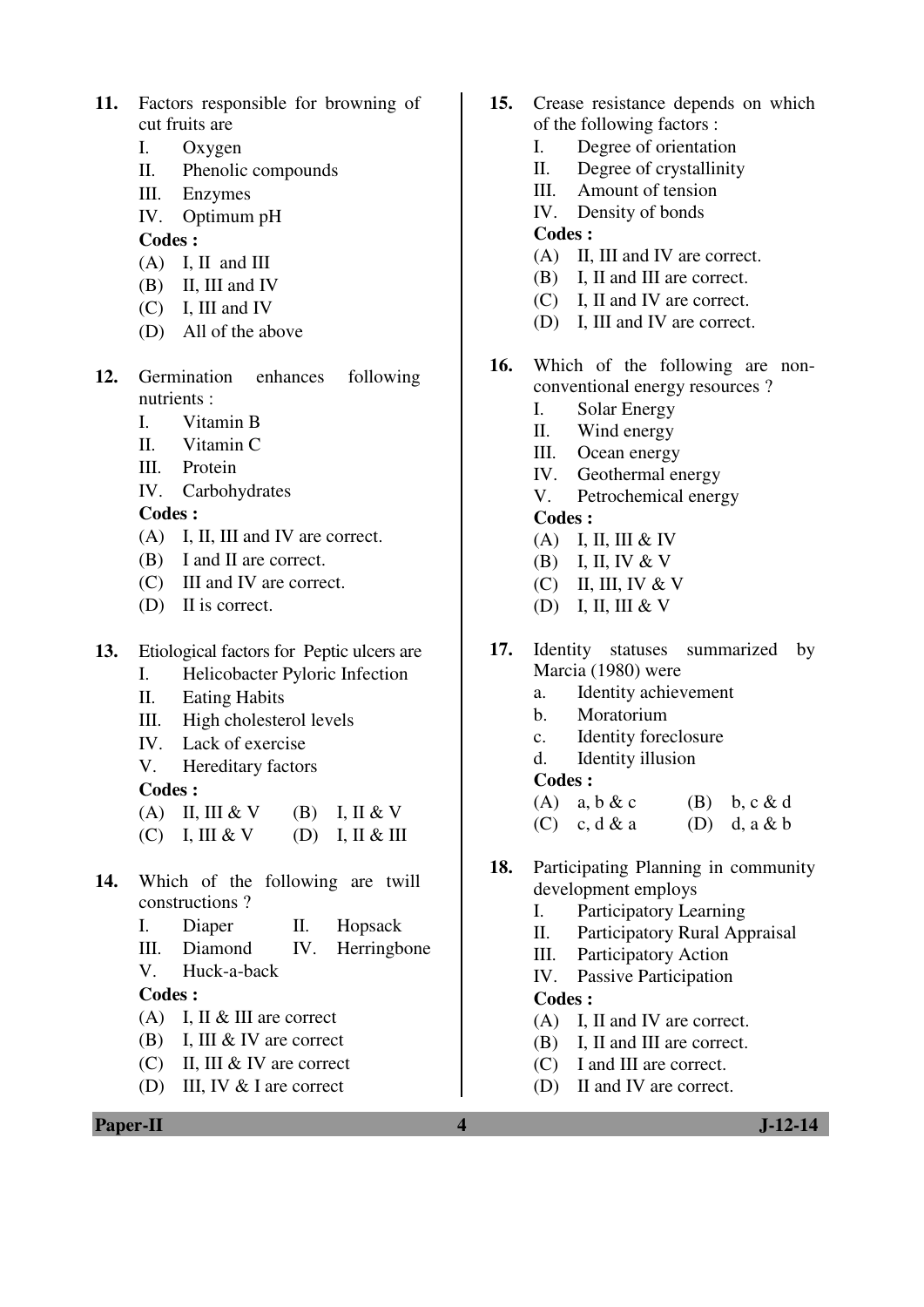| 11.       | किन कारणों से कटे हुए फलों में भूरापन आ                                | 15. | निम्नलिखित में से किन घटकों पर सिलवट         |
|-----------|------------------------------------------------------------------------|-----|----------------------------------------------|
|           | जाता है ?                                                              |     | (क्रीस) पड़ना निर्भर करता है ?               |
|           | ऑक्सीजन<br>I.                                                          |     | अभिविन्यास की कोटि<br>I.                     |
|           | फेनोलिक यौगिक<br>Π.                                                    |     | क्रिस्टलनीयता या स्फटिकता की कोटि<br>Π.      |
|           | एन्ज़ाईम<br>III.                                                       |     | तनाव की मात्रा<br>Ш.                         |
|           | IV. अनुकूलतम पी.एच.                                                    |     | बंधनों का घनत्व<br>IV.                       |
|           | कूट :                                                                  |     | कूट :                                        |
|           | $(A)$ I, II और III                                                     |     | (A) II, III और IV सही हैं।                   |
|           | II, III और IV<br>(B)                                                   |     | $(B)$ I, II और III सही हैं ।                 |
|           | (C) I, III और IV                                                       |     | (C) I, II और IV सही हैं ।                    |
|           | उपरोक्त सभी सही हैं ।<br>(D)                                           |     | (D) I, III और IV सही हैं ।                   |
|           |                                                                        | 16. | निम्नलिखित में कौन से अनौपचारिक ऊर्जा        |
| 12.       | अंकुरण खाद्यपदार्थों में निम्नलिखित पोषक<br>घटक (Nutrient) बढ़ाता है : |     | साधन हैं ?                                   |
|           | विटामिन-बी<br>विटामिन-सी<br>$\mathbf{I}$ .<br>П.                       |     | सौर ऊर्जा<br>पवन ऊर्जा<br>II.<br>I.          |
|           | प्रोटीन<br>IV. कार्बोहाइड्रेट्स                                        |     | IV. भू-ऊष्मिक ऊर्जा<br>समुद्री ऊर्जा<br>III. |
|           | III.                                                                   |     | पैट्रो-रसायन ऊर्जा<br>V.                     |
|           | कूट :<br>$(A)$ I, II, III तथा IV सही हैं ।                             |     | कूट :                                        |
|           | I तथा II सही हैं ।<br>(B)                                              |     | (A) I, II, III एवं IV(B) I, II, IV एवं V     |
|           | III तथा IV सही हैं ।                                                   |     | II, III, IV एवं V(D) I, II, III एवं V<br>(C) |
|           | (C)<br>(D) II सही है ।                                                 | 17. | मार्सिआ (1980) द्वारा संक्षेप में प्रस्तुत   |
|           |                                                                        |     | व्यक्तित्व प्रस्थितियाँ थी                   |
| 13.       | पेप्टिक अल्सर (पेष्टिक व्रण) के क्या कारण हैं ?                        |     | व्यक्तित्व उपलब्धि<br>(a)                    |
|           | हेलिकोबैक्टर पायलोरी संक्रमण<br>I.                                     |     | मोरॅटोरियम (अधिस्थगन)<br>(b)                 |
|           | सेवन की आदतें<br>II.                                                   |     | व्यक्तित्व अग्र समापन<br>(c)                 |
|           | बढ़ा हुआ कोलेस्ट्रौल का स्तर<br>III.                                   |     | व्यक्तित्व भ्रान्ति<br>(d)                   |
|           | शारीरिक व्यायाम की कमी<br>IV.                                          |     | कूट :                                        |
|           | पैतृक कारक<br>V.                                                       |     | (A) (a), (b) एवं (c)                         |
|           | कूट :                                                                  |     | (B) (b), (c) एवं (d)                         |
|           | $(B)$ I, II एवं V<br>II, III एवं V<br>(A)                              |     | $(C)$ $(c)$ , $(d)$ एवं $(a)$                |
|           | I, III एवं $V$ (D) I, II एवं III<br>(C)                                |     | $(D)$ $(d)$ , $(a)$ एवं $(b)$                |
|           |                                                                        | 18. | सामुदायिक विकास में सहभागी<br>नियोजन         |
| 14.       | निम्नलिखित में से कौन से ट्वील (रैखिका)<br>रचनाएँ हैं ?                |     | निम्नलिखित का उपयोग करता है:                 |
|           | हॉपसैक<br>П.<br>I.<br>डायपर                                            |     | सहभागी अधिगम<br>I.                           |
|           | हेरिंगबोन<br>IV.<br>III.<br>डायमण्ड                                    |     | सहभागी ग्रामीण मूल्यांकन<br>П.               |
|           | हक-ए-बैक                                                               |     | सहभागी कार्रवाई<br>III.                      |
|           | V.                                                                     |     | निष्क्रिय सहभागिता<br>IV.                    |
|           | कूट :                                                                  |     | कूट :                                        |
|           | I, II और III सही हैं ।<br>(A)                                          |     | (A) I, II और IV सही हैं।                     |
|           | I, III और IV सही हैं ।<br>(B)                                          |     | I, II और III सही हैं ।<br>(B)                |
|           | II, III और IV सही हैं ।<br>(C)                                         |     | (C) I और III सही हैं।                        |
|           | III, IV और I सही हैं ।<br>(D)                                          |     | II और IV सही हैं ।<br>(D)                    |
| $J-12-14$ |                                                                        | 5   | Paper-II                                     |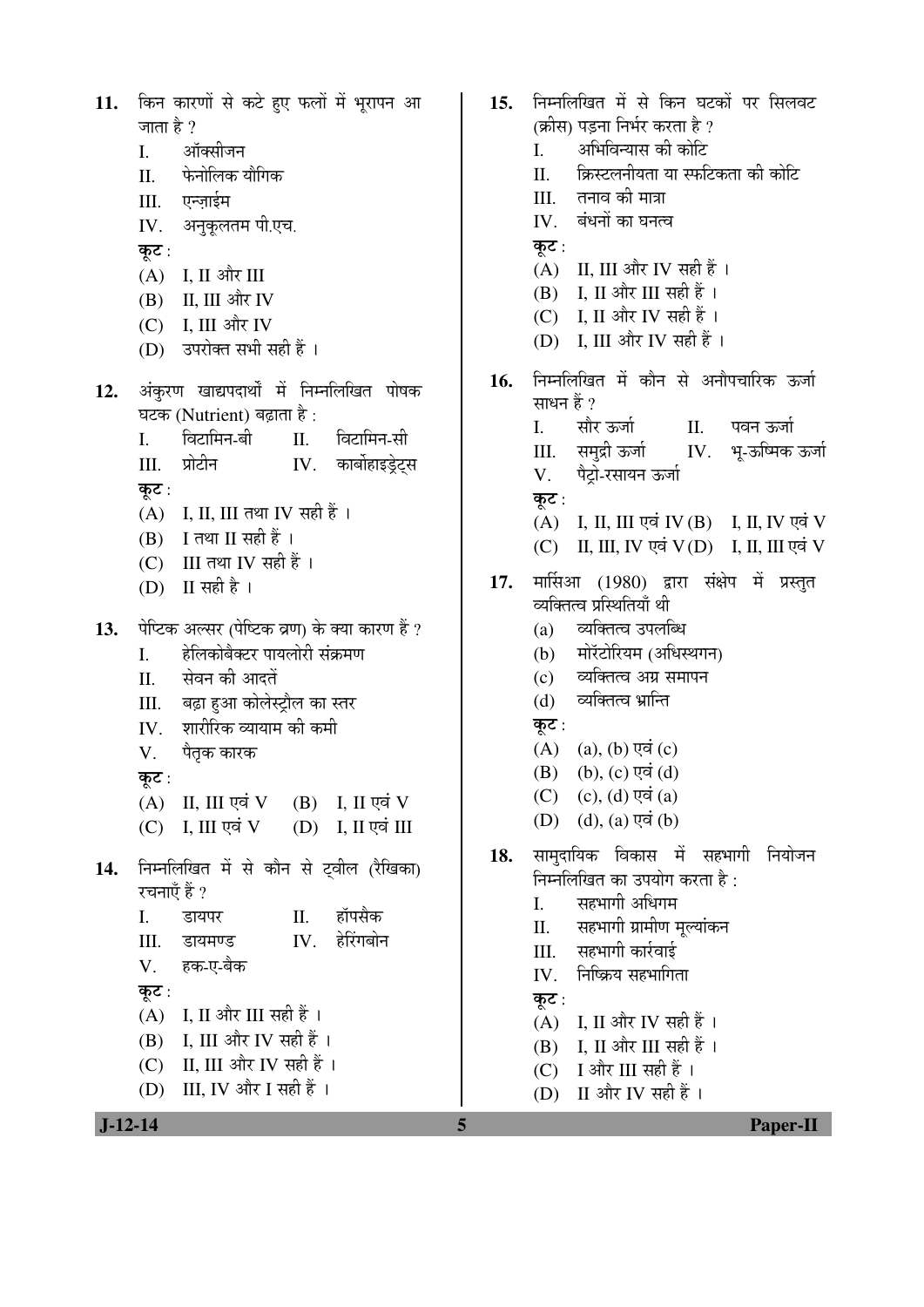**19.** The Communication Process is always

I. Systematic II. Intentional

III. Interactional IV. Functional

**Codes :** 

- (A) I and II are correct
- (B) II and III are correct
- (C) III and IV are correct
- (D) I and IV are correct
- **20.** The following assumptions must be fulfilled in the Chi-square test of significance
	- a. data should be continuous.
	- b. data has to be in frequencies.
	- c. all observations should be independent.
	- d. obtained frequencies are equal in all cells.
	- e. data has to be in ratio scale.

#### **Codes :**

- $(A)$  a and d  $(B)$  a and c
- $(C)$  b and c  $(D)$  c and e
- **21. Assertion (A) :** Oils rich in Medium Chain Triglycerides (MCT) should be preferred for cooking food.
	- **Reason (R) :** MCT help to lower LDL-cholesterol levels in blood without affecting the HDL-cholesterol level.

#### **Codes :**

- (A) Both (A) and (R) are not correct.
- (B) (A) is correct, but  $(R)$  is wrong.
- (C) Both(A)  $\&$  (R) are correct  $\&$ (R) is the correct explanation for  $(A)$ .
- (D) Both (A)  $\&$  (R) are correct  $\&$ (R) is not the correct explanation for (A).
- **22. Assertion (A) :** Daily iron requirement of adolescent boys is little more than adolescent girls.
	- **Reason (R) :** The adolescent boys have a greater muscle mass as compared to girls of the same age.

#### **Codes :**

- (A) Both (A) and (R) are true and (R) is the correct explanation for  $(A)$ .
- (B) Both (A) and (R) are true, but (R) is not correct explanation of  $(A)$ .
- $(C)$  (A) is true, but  $(R)$  is false.
- (D) (A) is false, but  $(R)$  is true.
- **23. Assertion (A) :** It is advised to restrict sodium in the diet of hypertensive patients.
	- **Reasoning (R) :** Sodium restricted diets are given in oliguria.

#### **Codes :**

- (A) Both (A) and (R) are true and (R) is the correct explanation.
- (B) Both (A) and (R) are true, but (R) is not the correct explanation.
- (C) Both (A) and (R) are false.
- (D) (A) is false, but (R) is the correct explanation.
- **24. Assertion (A) :** Cotton is the most appropriate fabric for infant wear.
	- **Reason (R) :** Cotton is the most absorbant, washable and breathable fabric.

## **Codes :**

- (A) Both (A) and (R) are correct.
- (B) Both (A) and (R) are incorrect.
- (C) (A) is correct, but (R) is incorrect.
- (D) (A) is incorrect, but (R) is correct.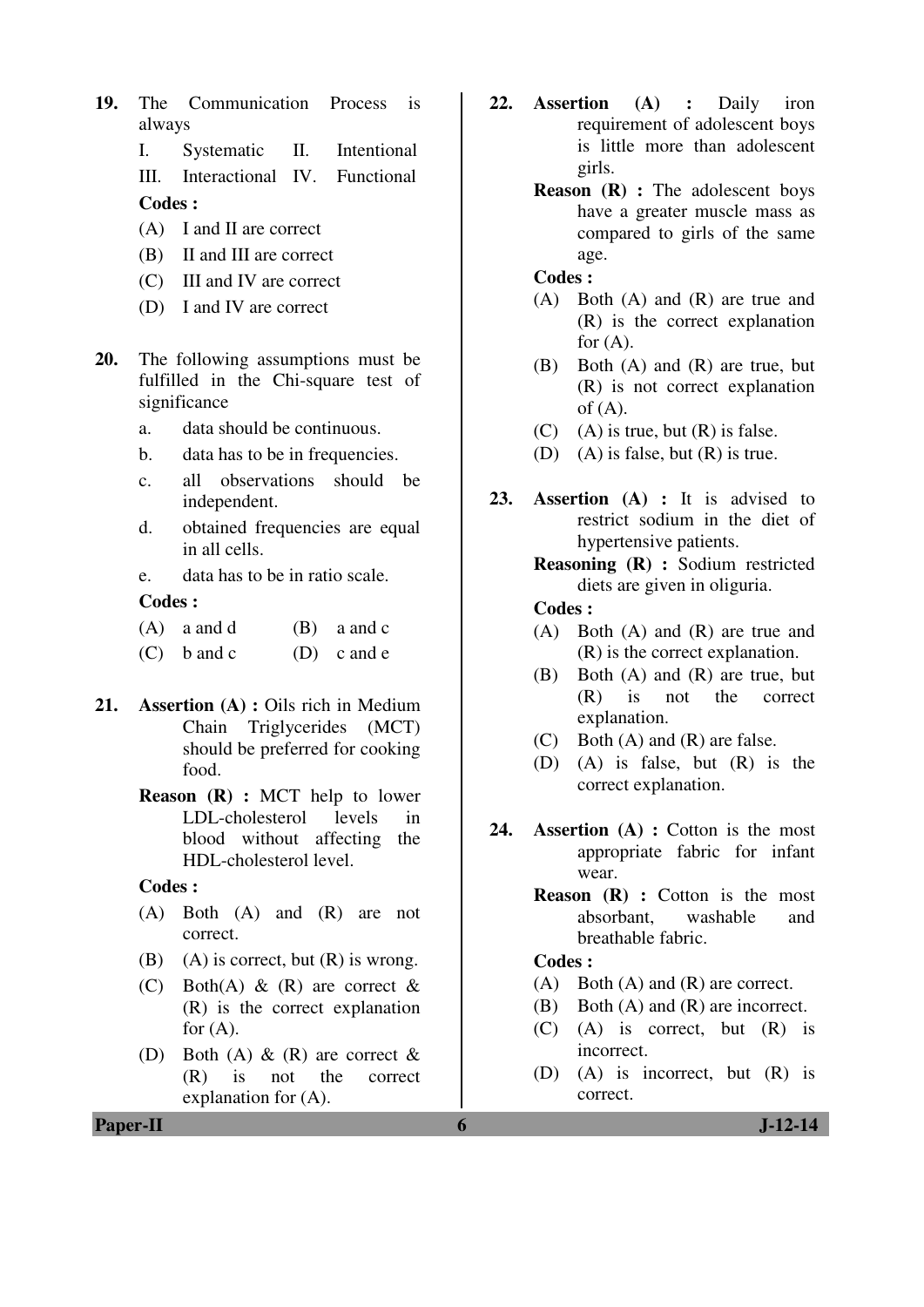संचार प्रक्रिया सदैव किस प्रकार की होती है ? 19.  $\mathbf{I}$  $\Pi$ साभिपाय व्यवस्थात्मक पारस्परिक क्रिया IV. कार्यात्मक Ш. कुट:  $(A)$  I और II सही हैं।  $(B)$  II और III सही हैं। (C) III और IV सही हैं। (D) I और IV सही हैं। यथार्थता के काई स्क्वेयर परीक्षण में किन 20. मान्यताओं को पूरा किया जाना चाहिये ? आँकड़े (डेटा) सांतत्य होने चाहिये ।  $(a)$ आँकड़े (डेटा) आवृत्तियों में हों ।  $(b)$ समस्त प्रेक्षण स्वतन्त्र हों ।  $(c)$ प्राप्त आवृत्तियाँ सभी कोष्ठकों में  $(d)$ एकसमान हों । आँकड़े (डेटा) अनुपात पैमाने में हों ।  $(e)$ कूट:  $(A)$  (a) और (d)  $(B)$  (a) और (c)  $(C)$  (b) और  $(c)$ (D) (c) और (e) अभिकथन (A) : जिन तेलों में मध्यम चेन  $21.$ टाइग्लिसरॉइड (एम.सी.टी.) अधिक मात्रा में है. भोजन पकाने के लिए उसे ही पसन्द करना चाहिए । **कारण (R)**: एम.सी.टी. रक्त में एल.डी.एल. कोलेस्टेरॉल की मात्रा को कम करते हैं और एच.डी.एल. कोलेस्टेरॉल की मात्रा पर कोई प्रभाव नहीं डालते हैं । कुट: (A)  $(A)$  एवं (R) दोनों सही नहीं हैं। (B) (A) सही है, परन्तु (R) गलत है। (C) (A) एवं (R) दोनों सही हैं, और (R),  $(A)$  का सही वर्णन है। (D)  $(A)$  एवं  $(R)$  दोनों सही हैं. और  $(R)$ .  $(A)$  का सही वर्णन नहीं है ।

- अभिकथन (A) : किशोर लड़कों की दैनिक  $22.$ लौह (आयरन) आवश्यकता किशोरियों से थोडी ज्यादा होती है।
	- **कारण (R)** : किशोर लड़कों का स्नायुमांस (muscle mass) उसी वय की किशोरियों से ज्यादा होता है।
	- कूट :
	- (A) (A) तथा (R) सही हैं और (R), (A) का सही स्पष्टीकरण है ।
	- (B) (A) तथा (R) सही हैं, परन्तु (R), (A) का सही स्पष्टीकरण नहीं है ।
	- (C) (A) सही है, परन्तु (R) गलत है।

(D) (A) गलत है. परन्त (R) सही है।

- अभिकथन (A) : उच्च रक्तचाप के रोगी को 23. आहार में सोडियम का प्रतिबंधन करना चाहिए ।
	- **कारण (R)** : सोडियम प्रतिबंधित आहार अल्पमत्रता की स्थिति में दिए जाते हैं ।
	- कुट $:$
	- (A) (A) तथा (R) दोनों सही हैं और (R) सही स्पष्टीकरण है ।
	- (B) (A) तथा (R) सही हैं परन्तु (R) सही स्पष्टीकरण नहीं है ।
	- (C)  $(A)$  और  $(R)$  दोनों गलत हैं।
	- (D) (A) गलत है, परन्तु (R) उसका सही म्पष्टीकरण है ।
- अभिकथन (A) : शिशओं के पहनने के लिये 24. सती कपड़ा सर्वाधिक उपयुक्त होता है ।
	- कारण (R) : सूती कपड़ा सर्वाधिक अवशोषक, धलाई-सह(या धलाई-योग्य) और श्वसन-योग्य कपडा है।
	- कुट:

 $\overline{7}$ 

- (A) (A) और (R) दोनों सही हैं ।
- $(B)$   $(A)$  और  $(R)$  दोनों गलत हैं।
- (C) (A) सही है, परन्तु (R) गलत है।
- (D) (A) गलत है, परन्तु (R) सही है।

 $J-12-14$ 

Paper-II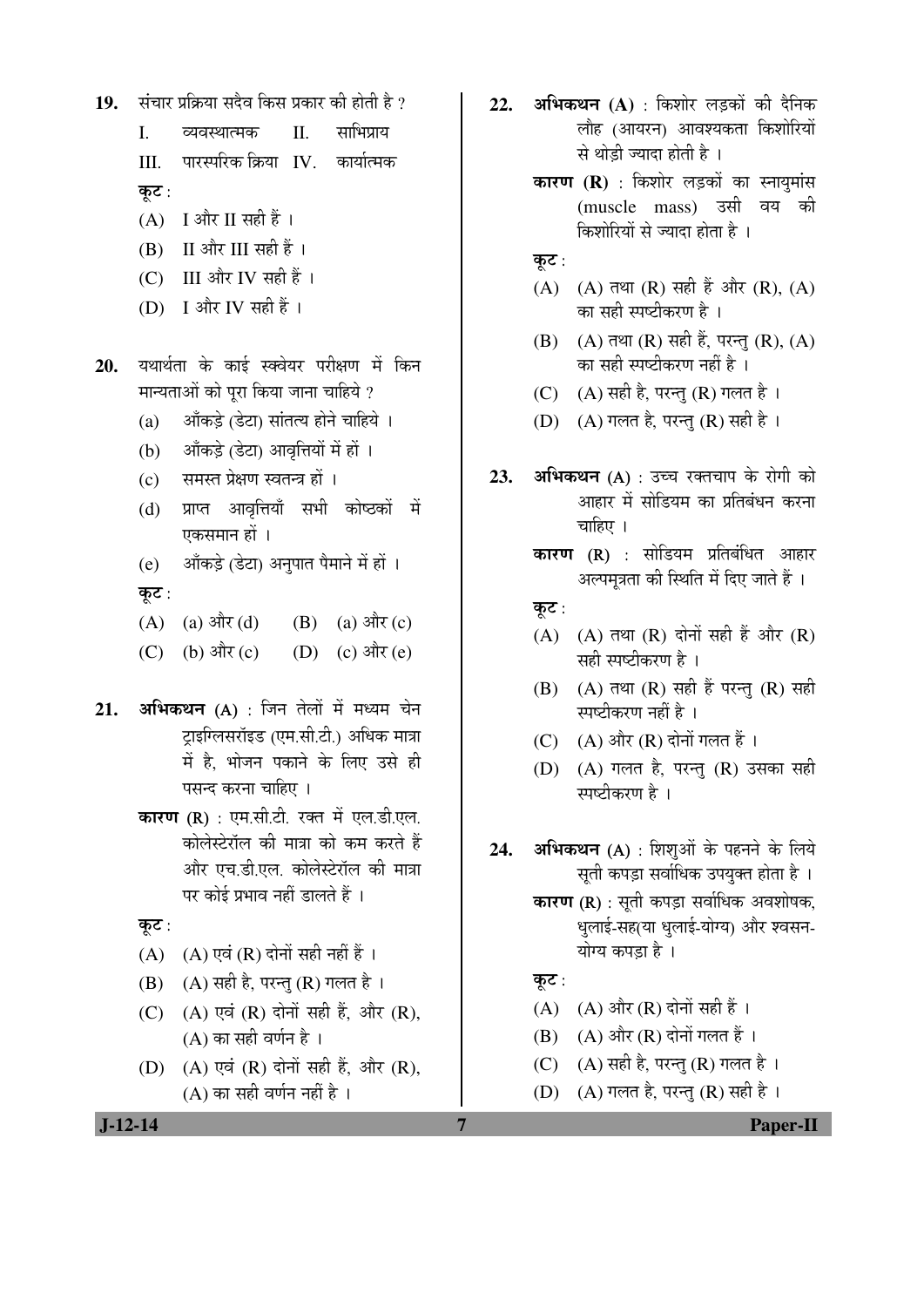- **25. Assertion (A) :** Fabrics woven in leno weave are sheer but durable for its construction.
	- **Reason** (**R**) : In leno weave, each filling yarn is encircled by 2 warp yarns twisted about each other.

#### **Codes :**

- (A) Both (A) and (R) are correct.
- (B) Both (A) and (R) are incorrect.
- (C) (A) is correct, but (R) is incorrect.
- (D) (A) is incorrect, but (R) is correct.
- **26. Assertion (A) :** The efficiency of a worker is at his best when his head, chest and pelvis are aligned in a straight line.
	- **Reason** (**R**) : The efficiency of the worker is at his best as his body weights are aligned together which could be due to torque.

#### **Codes :**

- (A) (A) is true, but  $(R)$  is false.
- (B) Both (A) and (R) is false.
- $(C)$  (A) is false, but  $(R)$  is true.
- (D) Both (A) and (R) are true.
- **27. Assertion (A) :** Sex ratio at birth is an indicator of the discrimination against girl children and heinous crimes such as female foeticide.
	- **Reason (R) : Gender equity should** lead to sex ratio being less skewed.

#### **Codes :**

- (A) Both (A) and (R) are correct.
- (B) (R) is correct and  $(A)$  is wrong.
- (C) (A) is correct and  $(R)$  is wrong.
- (D) Both (A) and (R) are wrong.
- **28. Assertion (A) :** Gram Sabha is the lowest range of decentralized governance.
	- **Reason (R) :** Panchayat Raj Institutions are responsible for planning and execution of development programmes at the village level.

#### **Codes :**

- (A) Both (A) and (R) are false.
- (B) (A) is true and  $(R)$  is false.
- (C) Both (A) and (R) are true.
- (D) (A) is false and (R) is true.
- **29. Assertion (A) :** Edgar Dale's 'Cone of Experience' is a tool for planning the use of audio visual aids.
	- **Reason (R) :** It classifies the audiovisual methods and materials on the basis of extent of learner's participation in teaching learning process.

#### **Codes :**

- (A) Both (A) and (R) are true.
- (B) Both (A) and (R) are false.
- $(C)$  (A) is true and  $(R)$  is false.
- (D) (A) is false and (R) is true.
- **30. Assertion (A) :** The hypothesis that the researcher puts to test is called null hypothesis.
	- **Reason (R) :** The alternate hypothesis is accepted only when null hypothesis is rejected.

#### **Codes :**

- (A) Both (A) and (R) are true, but (R) is not the correct explanation of (A).
- (B) Both (A) and (R) are true, and (R) is the correct explanation of (A).
- (C) Both (A) and (R) are false.
- (D) (A) is true, but  $(R)$  is false.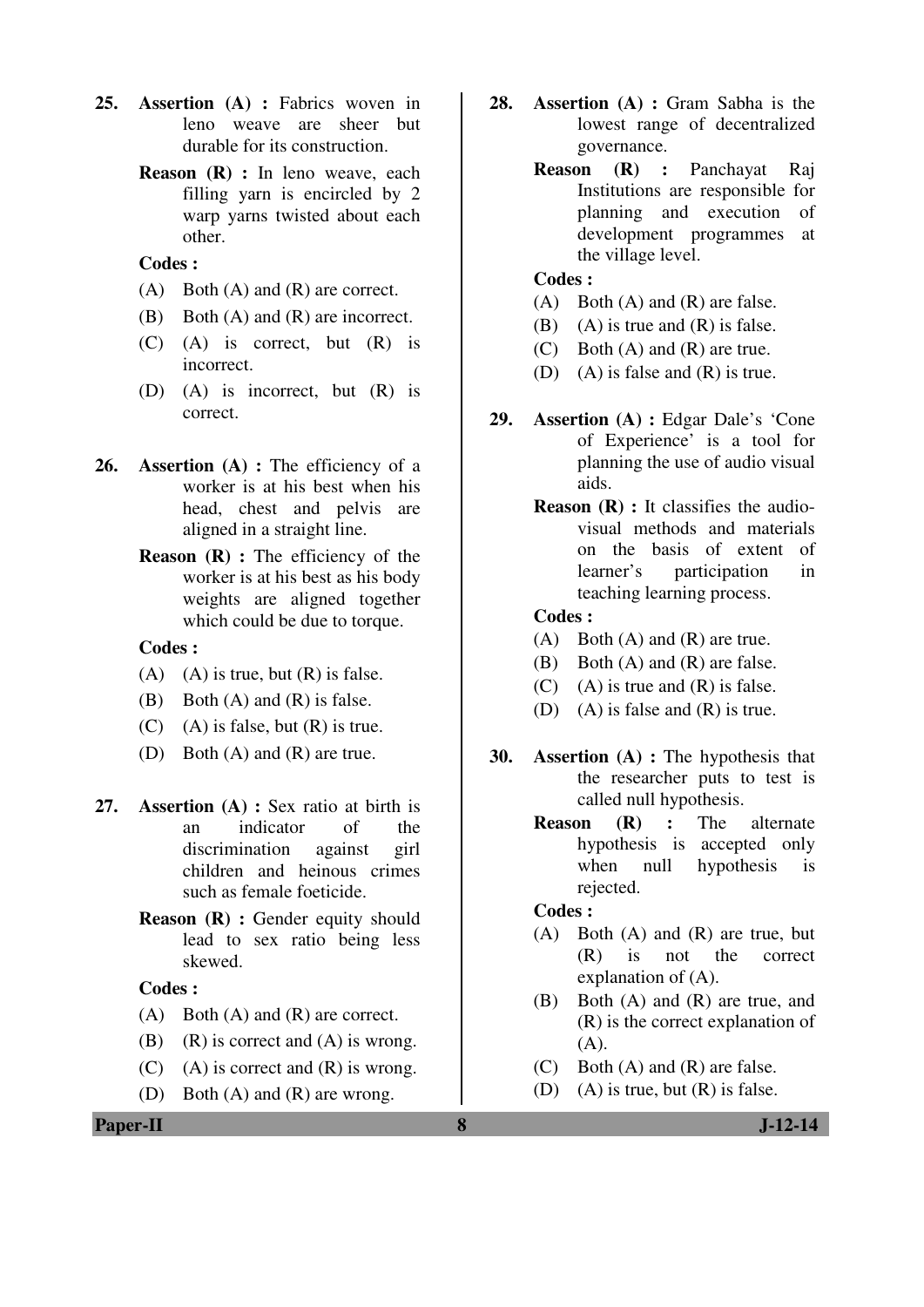- **25. अभिकथन** (A) : लिनो बुनावट में बुने कपड़े पारदर्शक होते हैं परन्तु अपनी बनावट के कारण टिकाऊ होते हैं ।
	- **कारण (R)** : लिनों बुनावट में प्रत्येक भराई धागा दो ताने धागे जो एक दुसरे के साथ संवलित हैं उनके बीच से जाता है ।
	- कूट:
	- $(A)$   $(A)$  और  $(R)$  दोनों सही हैं ।
	- $(B)$   $(A)$  और  $(R)$  दोनों गलत हैं ।
	- (C)  $(A)$  सही है, परन्तु (R) गलत है।
	- (D) (A) गलत है, परन्तु (R) सही है ।
- 26. **अभिकथन** (A) : एक कार्यकर्ता की कुशलता उस स्थिति में अति उत्तम होती है. जब उसका शीर्ष, वक्षस्थल और श्रोणी प्रदेश का संरेखण एक सीधी रेखा में होता है ।
	- $\overline{\text{a}}$ ा $\overline{\text{b}}$  (R) : कार्यकर्ता की कुशलता उत्तम होने का कारण है कि उसके शारीरिक वजन इकट्ठे संरेखित होते हैं जो ऐंठन के कारण हो सकता है ।
	- कूट :
	- $(A)$   $(A)$  सही है  $(R)$  गलत है ।
	- $(B)$   $(A)$  और  $(R)$  दोनों गलत हैं ।
	- (C)  $(A)$  गलत है,  $(R)$  सही है।
	- (D)  $(A)$  और  $(R)$  दोनों सही हैं ।
- **27. अभिकथन (A)** : जन्म पर लिंग अनुपात कन्याओं के विरुद्ध भेदभाव तथा घृणात्मक अपराध, जैसे कि कन्या भूणहत्या का सूचक है ।
	- **कारण (R)** : जेंडर समता को कम विषम लिंग अनुपात की ओर प्रवृत्त करना चाहिए ।

#### कूट:

- $(A)$   $(A)$  और  $(R)$  दोनों सही हैं।
- $(B)$   $(R)$  सही है और  $(A)$  गलत है ।
- (C)  $(A)$  सही है और (R) गलत है।
- $(D)$   $(A)$  और  $(R)$  दोनों गलत हैं।
- 28. **अभिकथन** (A) : ग्राम सभा विकेन्द्रित शासन की निम्नतम सीमा है ।
	- कारण (R) : पंचायत राज संस्थाएँ ग्राम स्तरीय विकास कार्यक्रम के नियोजन तथा क्रियान्वयन के लिये जिम्मेदार है ।
	- कुट $:$
	- $(A)$   $(A)$  और  $(R)$  दोनों असत्य हैं ।
	- (B) (A) सत्य है और (R) असत्य है।
	- $(C)$   $(A)$  और  $(R)$  दोनों सत्य हैं ।
	- (D) (A) असत्य है और (R) सत्य है ।
- 29. **अभिकथन** (A) : एडगर डेल का 'कोन ऑफ एक्सपीरियंस' (अनुभव का शंकु) श्रवण दृष्टिक सामग्रियों के उपयोग का नियोजन करने के लिये एक उपकरण है ।
	- कारण (R) : यह अध्यापन-अधिगम प्रक्रिया में लर्नर (सिखए) की सहभागिता की सीमा के आधार पर श्रवण-दृष्टिक पद्धतियों तथा सामग्रियों को वर्गीकृत करता है ।

#### कूट:

- (A)  $(A)$  और (R) दोनों सत्य हैं।
- $(B)$   $(A)$  और  $(R)$  दोनों असत्य हैं ।
- $(C)$   $(A)$  सत्य है और  $(R)$  असत्य है ।
- (D) (A) असत्य है और (R) सत्य है।
- **30. अभिकथन (A)** : यह प्राक्कल्पना जिसे शोधकर्ता प्राक्कल्पना का परीक्षण करता है, शून्य प्राक्कल्पना है ।
	- **कारण (R)** : वैकल्पिक प्राक्कल्पना तभी स्वीकार की जाती है जब शृन्य प्राक्कल्पना को अस्वीकार कर दिया जाता है $\perp$

कूट $:$ 

- $(A)$   $(A)$  और  $(R)$  दोनों सत्य हैं परन्तु  $(R)$ ,  $(A)$  की सही व्याख्या नहीं है ।
- $(B)$   $(A)$  और  $(R)$  दोनों सत्य हैं और  $(R)$ , (A) की सही व्याख्या है ।
- (C)  $(A)$  और  $(R)$  दोनों असत्य हैं।
- (D)  $(A)$  सत्य है, परन्तु (R) असत्य है।

 **J-12-14 9 Paper-II**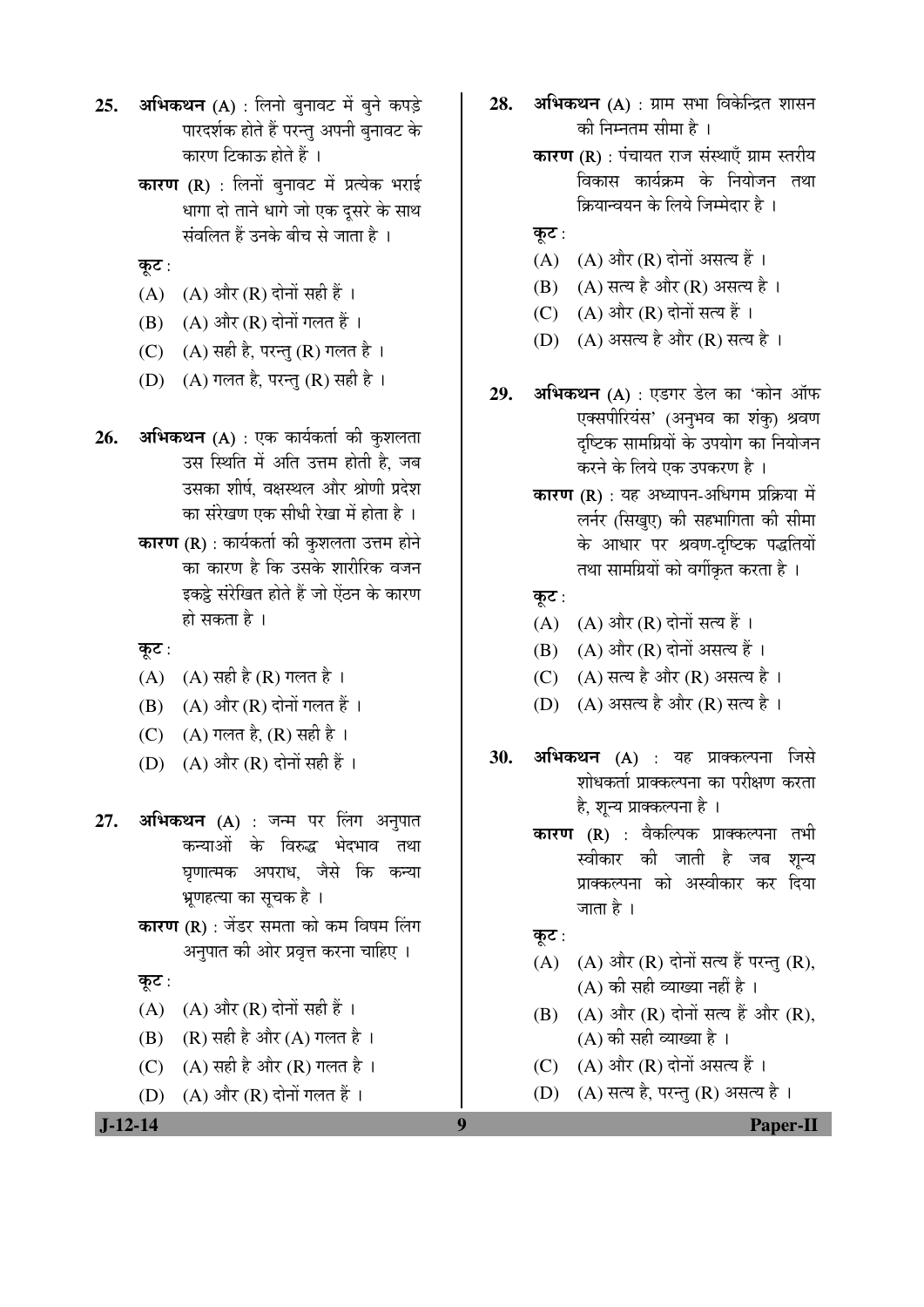- **31.** Arrange the following steps in the preparation of peanut butter in correct sequence :
	- a. Grind the peanuts to a fine powder.
	- b. Roast the peanuts and remove the skin.
	- c. Beat mixture till creamy in texture.
	- d. Add small amount of melted ghee and pinch of sugar and salt.
	- e. Transfer the contents to a sterilized jar.

**Codes :** 

- (A) a, b, c, d, e (B) b, a, d, c, e
- (C) a, b, d, c, e (D) b, a, c, d, e
- **32.** Arrange the following foods in decreasing order of Vitamin  $B_{12}$  content

| $\mathbf{i}$ . | Liver                                                                                    | $\overline{11}$ . | Fish                 |
|----------------|------------------------------------------------------------------------------------------|-------------------|----------------------|
|                | iii. Mutton                                                                              | iv.               | Milk                 |
| Codes :        |                                                                                          |                   |                      |
|                | $(A)$ i, ii, iii, iv                                                                     |                   | $(B)$ ii, iii, iv, i |
| (C)            | $\overline{\text{iii}}, \overline{\text{i}}, \overline{\text{ii}}, \overline{\text{iv}}$ |                   | $(D)$ iv, ii, i, iii |

- **33.** Give the correct sequence of steps in formal bid buying in food service institutions<br>
I. Write
	- I. Write specifications<br>II. Develop purchase of
	- Develop purchase order
	- III. Identify needs<br>IV. Award contract
	-
	- IV. Award contract<br>V. Issue bid requests Issue bid requests and evaluate bids **Codes :**
	-
	- (A) III, I, II, V, IV<br>(B) I, III, IV, II, V (B) I, III, IV, II, V
	- (C) V, II, I, III, IV
	- (D) II, I, III, V, IV
- **34.** Give the correct sequence of production in an apparel industry.
	- I. Marker<br>II. Bundlin
	- II. Bundling<br>III. Grading
	- Grading
	- IV. Production Pattern
	- V. Cutting<br>VI. Assemb
	- Assembly

#### **Codes :**

- (A) IV, III, I, V, II, VI
- (B) II, I, III, V, IV, VI
- (C) IV, II, VI, III, I, V
- (D) I, V, II, III, IV, VI



- **35.** Arrange the following in the correct order of the preparatory processes for cotton fabric :
	- I. Scouring II. Mercerization III. Bleaching IV. Singeing **Codes :**  (A) II, III, IV, I (B) III, I, IV, II (C) IV, I, III, II (D) I, III, II, IV
- **36.** Give the correct sequence of plans to be prepared while planning for a residential building.
	- I. Floor plan
	- II. Landscape plan
	- III. Service layout
	- IV. Cross section
	- V. Elevation
	- VI. Perspective plan
	- VII. Site plan
	- **Codes :**
	- (A) II, IV, VI, VII, I, III, V
	- (B) VII, I, III, IV, II, V, VI
	- (C) VII, I, III, IV, V, VI, II
	- (D) VII, I, IV, III, II, V, VI
- **37.** Arrange in the order of the year of enactment of the law (most recent to oldest)
	- a. The Factories Act
	- b. The Plantation Act
	- c. The Bonded Labour System (Abolition)
	- d. The Child Labour (Prohibition and Regulation) Act

**Codes :** 

(A)  $a, b, c, d$  (B) d, c, b, a (C) d, b, c, a (D) d, a, b, c

- **38.** Arrange the following government extension efforts in the chronological order of their inception :
	- a. Etawah Pilot Project
	- b. Communitydevelopment Programme
	- c. Lab to Land project
	- d. Krishi Vigyan Kendra

#### **Codes :**

(A) a, b, d, c (B) c, d, b, a (C) b, d, c, a (D) a, b, c, d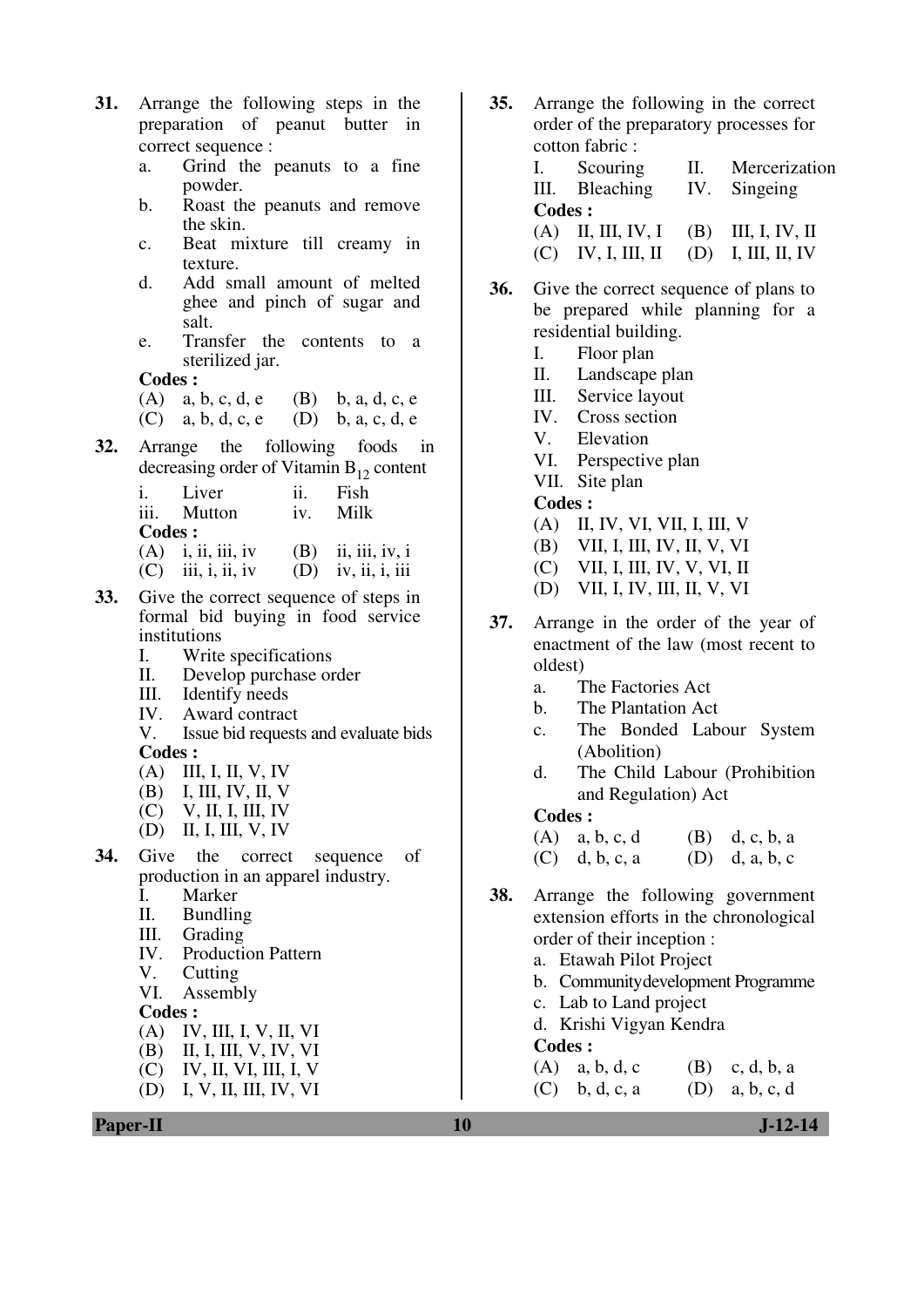| मूँगफली मक्खन को पकाने की विधि के चरणों<br>31.<br>को सही क्रम में लगाओ ।<br>मूँगफली को पीसकर बारीक पाऊडर<br>(a)<br>बनाओ।<br>मूँगफली को भूनों और छिलका उतारो ।<br>(b)<br>मिश्रण को फैटो जब तक उसकी संरचना<br>(c)<br>क्रीम जैसी हो जाये ।<br>थोड़ी मात्रा में पिघला घी और चुटकी भर<br>(d)<br>चीनी और नमक मिलाओ ।<br>मिश्रण को जीवाणुहीन मर्तबान में पलट दो ।<br>(e)<br>कूट :<br>(A)<br>(a), (b), (c), (d), (e)<br>(B)<br>$(b)$ , (a), (d), (c), (e)<br>(C)<br>(a), (b), (d), (c), (e)<br>(D)<br>$(b)$ , (a), (c), (d), (e)<br>निम्नलिखित खाद्य पदार्थों को उनमें पाये जाने<br>32.<br>वाले बी-12 की मात्रा को घटते हुए क्रम में<br>लगाइये ।<br>लीवर<br>मछली<br>(i)<br>(ii)<br>(iii)<br>मटन<br>(iv)<br>दूध<br>कूट :<br>$(A)$ i, ii, iii, iv<br>$(B)$ ii, iii, iv, i                       | 35.<br>36. | निम्नलिखित को सूती कपड़े के लिये प्रारम्भिक<br>तैयारी की प्रक्रियाओं के सही क्रम में व्यवस्थित<br>कीजिये :<br>मर्सराइज़ेशन<br>अभिमार्जन<br>I.<br>П.<br>ब्लीचिंग<br>IV.<br>III.<br>झुलसाना<br>कूट :<br>II, III, IV, I<br>(A)<br>(B)<br>III, I, IV, II<br>IV, I, III, II<br>(D)<br>I, III, II, IV<br>(C)<br>आवासीय इमारत के लिये नियोजन करते समय<br>बनाई जाने वाली योजनाओं का सही अनुक्रम<br>बताइये :<br>फर्श योजना<br>I.<br>भू-आकृति योजना<br>П.<br>III. सर्विस ले-आउट<br>IV. अनुप्रस्थ परिच्छेद<br>V.<br>उत्थापन<br>परिप्रेक्ष्य योजना<br>VI.<br>स्थल योजना<br>VII.<br>कूट :<br>(A)<br>II, IV, VI, VII, I, III, V<br>VII, I, III, IV, II, V, VI<br>(B)<br>VII, I, III, IV, V, VI, II<br>(C)                                                                                     |
|---------------------------------------------------------------------------------------------------------------------------------------------------------------------------------------------------------------------------------------------------------------------------------------------------------------------------------------------------------------------------------------------------------------------------------------------------------------------------------------------------------------------------------------------------------------------------------------------------------------------------------------------------------------------------------------------------------------------------------------------------------------------------------------|------------|---------------------------------------------------------------------------------------------------------------------------------------------------------------------------------------------------------------------------------------------------------------------------------------------------------------------------------------------------------------------------------------------------------------------------------------------------------------------------------------------------------------------------------------------------------------------------------------------------------------------------------------------------------------------------------------------------------------------------------------------------------------------------------|
| (C)<br>(D)<br>$\overline{111}, \overline{1}, \overline{11}, \overline{11}$<br>iv, ii, i, iii<br>खाद्य सेवा के संस्थानों में औपचारिक बिड बाईंग<br>33.<br>का सही अनुक्रम कीजिये ।<br>विनिर्देश लिखें<br>I.<br>पर्चेज़ ओर्डर बनाए<br>II.<br>जरूरतों को पहचानिए<br>III.<br>कौनटैक्ट प्रदान करना<br>IV.<br>बिड के लिए आग्रह और बिड की जाँच<br>V.<br>कूट :<br>III, I, II, V, IV (B) I, III, IV, II, V<br>(A)<br>$V, II, I, III, IV (D)$ II, I, III, V, IV<br>(C)<br>परिधान उद्योग में उत्पादन का सही अनुक्रम<br>34.<br>दीजिये :<br>बंडलिंग<br>मार्कर<br>$\mathbf{I}$ .<br>П.<br>ग्रेडिंग<br>Ш.<br>IV.<br>उत्पादन<br>कटिंग<br>एसेम्बली<br>V.<br>VI.<br>कूट :<br>(A)<br>IV, III, I, V, II, VI<br>(B)<br>II, I, III, V, IV, VI<br>(C)<br>IV, II, VI, III, I, V<br>(D)<br>I, V, II, III, IV, VI | 37.<br>38. | VII, I, IV, III, II, V, VI<br>(D)<br>निम्नलिखित कानूनों को अधिनियमित होने के<br>वर्ष (एकदम हाल ही से लेकर सबसे पुराने तक)<br>के अनुसार व्यवस्थित कीजिये :<br>कारखाना अधिनियम<br>a.<br>बागान अधिनियम<br>$\mathbf{b}$ .<br>बंधुआ श्रम प्रणाली (उन्मूलन) अधिनियम<br>c.<br>विनियमन)<br>(प्रतिषेध<br>d.<br>बालश्रम<br>तथा<br>अधिनियम<br>कूट :<br>(A)<br>$(B)$ d, c, b, a<br>a, b, c, d<br>(C)<br>d, b, c, a<br>$(D)$ d, a, b, c<br>निम्नलिखित सरकारी विस्तार प्रयत्नों को उनके<br>प्रारम्भ होने के कालानुक्रमिक क्रम में व्यवस्थित<br>कीजिए :<br>इटावा पायलट (या आरम्भिक) परियोजना<br>a.<br>सामुदायिक विकास कार्यक्रम<br>b.<br>लैब टू लैंड प्रोजेक्ट<br>c.<br>कृषि विज्ञान केंद्र<br>d.<br>कूट :<br>(A)<br>a, b, d, c<br>(B)<br>c, d, b, a<br>(C)<br>(D)<br>b, d, c, a<br>a, b, c, d |
| $J-12-14$                                                                                                                                                                                                                                                                                                                                                                                                                                                                                                                                                                                                                                                                                                                                                                             | 11         | <b>Paper-II</b>                                                                                                                                                                                                                                                                                                                                                                                                                                                                                                                                                                                                                                                                                                                                                                 |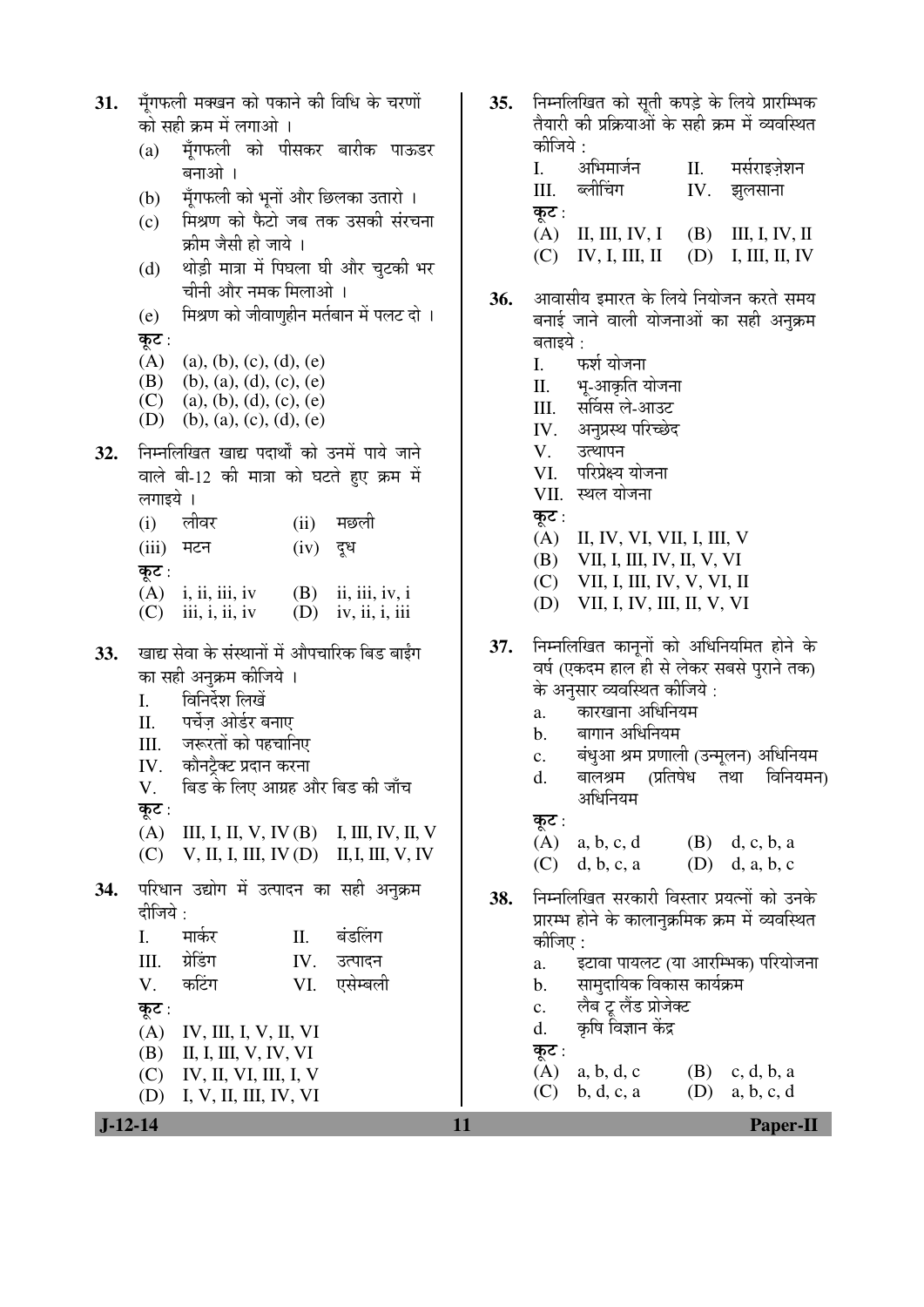| 39.        | Arrange the common paradigms of<br>lasswell's model in the sequential<br>order:<br>to whom<br>a.<br>in which<br>$\mathbf{b}$ .<br>who say<br>$\mathbf{c}$ .<br>$\mathbf{d}$ .<br>what<br>with what effect<br>e.<br><b>Codes:</b><br>(A)<br>$c, d, b, a$ and $e$<br>(B)<br>$c, d, b, e$ and a<br>$b, c, d, e$ and a<br>(C)                                                                                                                                                                                                                                                                                                                          | 42.       | Match List-I with List-II<br>List-I<br>List-II<br>Selenium<br>i.<br>Garlic<br>a.<br>Vitamin E<br>ii.<br>Tomato<br>b.<br>iii. Sunflower<br>Flavonoids<br>c.<br>seeds<br>iv. Sea foods<br>d.<br>Lycopene<br>Green<br>leafy<br>V.<br>vegetables<br><b>Codes:</b><br>d<br>$\mathbf b$<br>$\mathbf C$<br>a<br>$\mathbf{ii}$<br>iii<br>$\mathbf{i}$<br>(A)<br>iv<br>ii<br>iii<br>(B)<br>iv<br>$\mathbf V$<br>iii<br>$\mathbf{i}$<br>$\mathbf{ii}$<br>(C)<br>$\mathbf{V}$                                                                                                                                                         |
|------------|----------------------------------------------------------------------------------------------------------------------------------------------------------------------------------------------------------------------------------------------------------------------------------------------------------------------------------------------------------------------------------------------------------------------------------------------------------------------------------------------------------------------------------------------------------------------------------------------------------------------------------------------------|-----------|----------------------------------------------------------------------------------------------------------------------------------------------------------------------------------------------------------------------------------------------------------------------------------------------------------------------------------------------------------------------------------------------------------------------------------------------------------------------------------------------------------------------------------------------------------------------------------------------------------------------------|
| 40.<br>41. | $a, b, c, d$ and $e$<br>(D)<br>Arrange in order the steps in testing<br>for statistical significance :<br>a. Interpret the results.<br>b. Select and compute the test for<br>statistical significance.<br>c. Select a probability of error level.<br>State the research hypothesis.<br>d.<br>e. State the null hypothesis.<br><b>Codes:</b><br>$(A)$ a, c, b, e, d<br>(B) d, c, e, b, a<br>d, e, c, b, a<br>(D) e, d, c, b, a<br>(C)<br>Match the items in List-I with items<br>in List-II.                                                                                                                                                        | 43.       | iii<br>$\mathbf{ii}$<br>(D)<br>iv<br>$\mathbf{V}$<br>Match the following diseases in<br>List-I with their symptoms in List-II.<br>List-I<br>List-II<br>i.<br>Heart burn<br>Diabetes<br>a.<br>ii. Proteinuria<br>Athero-<br>$\mathbf{b}$ .<br>sclerosis<br>Nephrotic<br>iii. Hypercholestero-<br>$C_{\bullet}$<br>Syndrome<br>lemia<br>Cirrhosis<br>iv. Glycosuria<br>d.<br>Ascites<br>V.<br>Codes:<br>d<br>$\mathbf b$<br>$\mathbf C$<br>a<br>iii<br>ii<br>(A)<br>iv<br>V<br>$\ddot{\rm ii}$<br>(B)<br>$\mathbf{i}$<br>iv<br>$\mathbf{V}$<br>iii<br>$\overline{\mathbf{u}}$<br>iv<br>(C)<br>V                              |
|            | List-II<br>List-I<br>Dextrinization<br>Mayonaise<br>i.<br>a.<br>Gelatinization<br>ii.<br>Peeled<br>b.<br>potatoes<br>Coagulation<br>iii. Kneeding<br>of<br>c.<br>dough<br>iv. Toasted bread<br>Emulsification<br>d.<br>Enzymatic<br>Preparation<br>e.<br>V.<br>browning<br>of paneer<br>vi. Preparation<br>of<br>white<br>sauce<br><b>Codes:</b><br>(d)<br>(a)<br>(b)<br>(c)<br>(e)<br>iii<br>vi<br>$\mathbf{i}$<br>(A)<br>iv<br>V<br>$\mathbf{i}$<br>$\rm ii$<br>iii<br>vi<br>(B)<br>$\mathbf{V}$<br>iii<br>(C)<br>$\mathbf{ii}$<br>iv<br>$\mathbf{i}$<br>$\mathbf{V}$<br>ii<br>$\mathbf{i}$<br>(D)<br>vi<br>iv<br>$\mathbf V$<br><b>Paper-II</b> | 44.<br>12 | ii<br>iii<br>$\mathbf{i}$<br>(D)<br>iv<br>Match the symbols given in List-I with<br>their meanings given in List-II.<br>List-I<br>$List-II$<br>Flat dry<br>i.<br>a.<br>b.<br>ii. Line dry<br>iii. Drip dry<br>$\mathbf{C}$ .<br>d.<br>iv. Dry in shade<br>$\Box$<br>Line dry in shade<br>V.<br><b>Codes:</b><br>$\mathbf b$<br>d<br>$\mathbf{C}$<br>a<br>$\ddot{\mathbf{i}}$<br>iii<br>$\mathbf{i}$<br>(A)<br>$\mathbf V$<br>$\mathbf{ii}$<br>(B)<br>iii<br>$\mathbf{i}$<br>iii<br>$\rm ii$<br>$\rm iii$<br>$\mathbf{i}$<br>iv<br>(C)<br>$\overline{\textbf{ii}}$<br>(D)<br>$\mathbf{i}$<br>iv<br>$\mathbf V$<br>$J-12-14$ |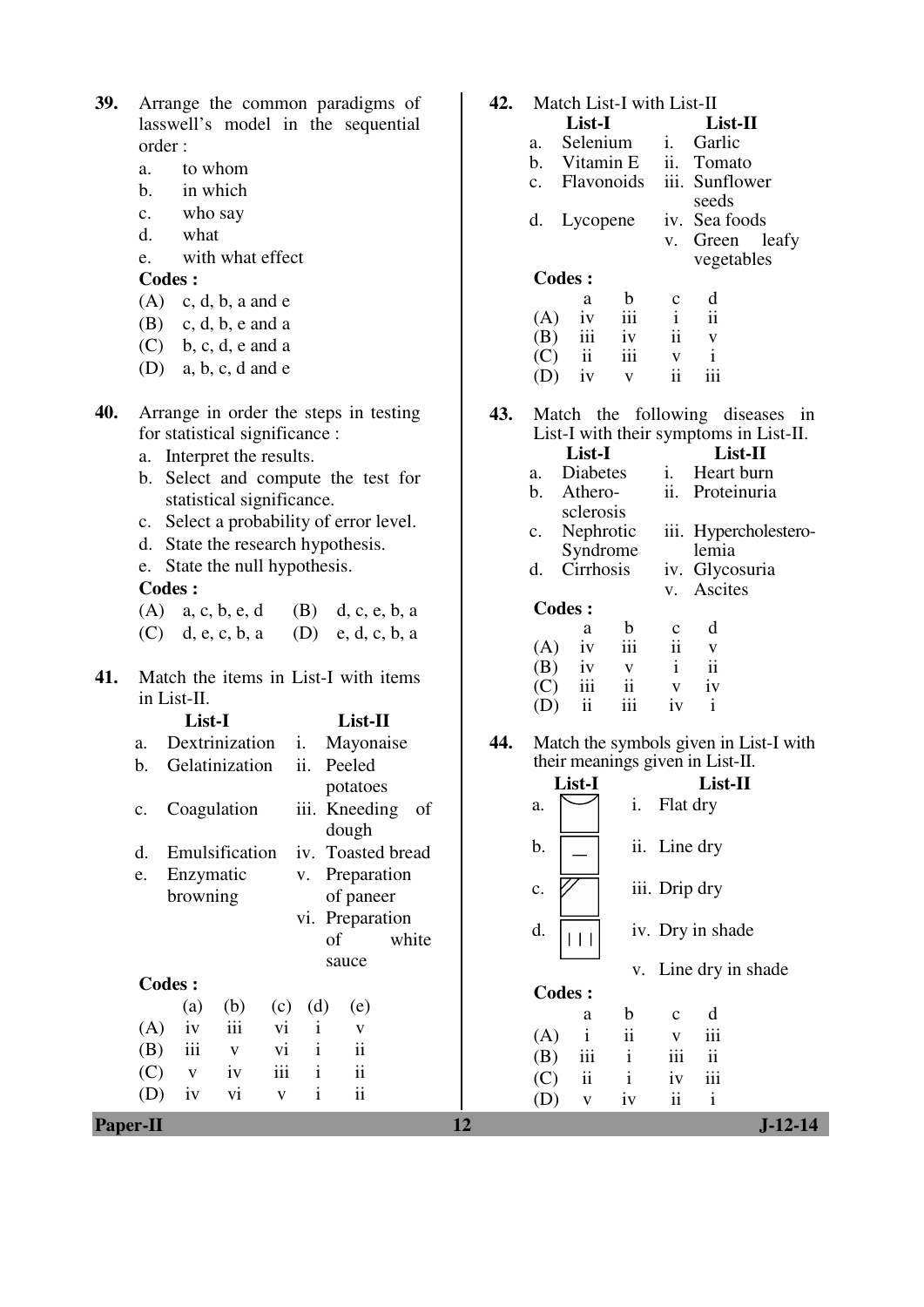| 39.              | लैसवेल मॉडल के सर्वनिष्ठ प्रतिमानों को<br>आनुक्रमिक क्रम में व्यवस्थित कीजिये :<br>किस को<br>किस में<br>$\mathbf{b}$ .<br>a.<br>कौन कहता है       d.<br>$\mathbf{c}$ .<br>क्या<br>किस प्रभाव के साथ<br>e.<br>कूट :<br>$(A)$ c, d, b, a एवं e<br>$(B)$ c, d, b, e एवं a<br>$(C)$ b, c, d, e एवं a<br>$(D)$ a, b, c, d एवं e                                                                                                                                                                                                                                                                                                                                                                      |           | 42. सूची-I से सूची-II का मिलान करें :<br>सूची – I सूची – II<br>a. सेलेनियम<br>i. लहसून<br>b. विटामिन-ई<br>ii. टमाटर<br>c. फ्लेवोनॉयड्स iii. सूरजमुखी फूल<br>के बीज<br>d. लायकोपीन<br>iv. समुद्री खाद्यान्न<br>v. हरी सब्जियाँ<br>कूट :<br>(A)                                                                                                                                                                                                                                                                                                                                                                                                                                                                                                                                        |
|------------------|-------------------------------------------------------------------------------------------------------------------------------------------------------------------------------------------------------------------------------------------------------------------------------------------------------------------------------------------------------------------------------------------------------------------------------------------------------------------------------------------------------------------------------------------------------------------------------------------------------------------------------------------------------------------------------------------------|-----------|--------------------------------------------------------------------------------------------------------------------------------------------------------------------------------------------------------------------------------------------------------------------------------------------------------------------------------------------------------------------------------------------------------------------------------------------------------------------------------------------------------------------------------------------------------------------------------------------------------------------------------------------------------------------------------------------------------------------------------------------------------------------------------------|
| 40.              | सांख्यिकीय यथार्थता के परीक्षण में सोपानों के<br>क्रम) को व्यवस्थित कीजिये :<br>परिणामों की व्याख्या<br>a.<br>सांख्यिकीय यथार्थता के लिये परीक्षण<br>$\mathbf{b}$ .<br>का चयन तथा परिकलन<br>त्रूटि के प्रायिकता स्तर का चयन<br>$\mathbf{c}$ .<br>शोध प्राक्कल्पना बताना<br>d.<br>शून्य प्राक्कल्पना बताना<br>e.<br>कूट :<br>$(A)$ a, c, b, e, d<br>$(B)$ d, c, e, b, a<br>$(C)$ d, e, c, b, a                                                                                                                                                                                                                                                                                                   | 43.       | $\begin{tabular}{lllllllllllll} a & b & c & d \\ iv & iii & i & ii \\ iii & iv & ii & v \\ ii & iii & v & i \\ iv & v & ii & iii \\ \end{tabular}$<br>(B)<br>(C)<br>iv<br>(D)<br>सूची-I में दी बिमारियों का सूची-II में दिए<br>लक्षणों से मिलान करें :<br>सूची – I<br>सूची – II<br>a. डाईबिटीज (मधुमेह) a. सीने में जलन<br>b. एथेरोस्केलरोसिस        ii. मूत्र में प्रोटीन<br>c. नेफ्रोटिक सिंड्रोम (वृक्क iii. रक्त में अधिक<br>शौथ)<br>कोलेस्ट्रोल<br>d. सिर्रोसिस (जिगर का रोग) iv. मूत्र में ग्लूकोज<br>v. जलोदर<br>कूट :<br>(A)                                                                                                                                                                                                                                                 |
| 41.<br>$J-12-14$ | $(D)$ e, d, c, b, a<br>सूची-I को सूची-II के साथ सुमेलित करें :<br>सूची – I<br>सूची – II<br>a. डेक्सट्रीनाइजेशन i. मेओनिज़<br>जिलेटिनाइजेशन<br>ii. छिले आलू<br>b.<br>कोऐगयूलेशन<br>iii. आटा गुन्धना<br>$\mathbf{c}$ .<br>इमल्सिफिकेशन<br>iv. ब्रेड सेकना<br>d.<br>एन्जाइमैटिक<br>v. पनीर बनाना<br>e.<br>भूरापन<br>vi. व्हाईट सौस<br>बनाना<br>कूट :<br>$\mathbf b$<br>d<br>$\mathbf{C}$<br>${\bf e}$<br>a<br>$\rm iii$<br>(A)<br>iv<br>vi<br>$\mathbf{i}$<br>$\mathbf V$<br>$\rm ii$<br>iii<br>(B)<br>$\overline{vi}$<br>$\mathbf{i}$<br>$\mathbf{V}$<br>$\ddot{\rm{11}}$<br>iii<br>(C)<br>$\mathbf{i}$<br>iv<br>$\mathbf{V}$<br>$\mathbf{ii}$<br>(D)<br>vi<br>$\mathbf{i}$<br>iv<br>$\mathbf{V}$ | 44.<br>13 | $\begin{tabular}{lllllllllll} a & b & c & d \\ iv & iii & ii & v \\ iv & v & i & ii \\ iii & ii & v & iv \\ ii & iii & iv & i \end{tabular}$<br>(B)<br>(C)<br>$\frac{iv}{i}$<br>ii<br>(D)<br>सूची-I में दिए चिन्हों को सूची-II में दिए अर्थों<br>के साथ सुमेलित करें :<br>सूची – I<br>सूची - II<br>i.<br>फ्लेट ड्राई<br>a.<br>ii.<br>लाइन पर सुखाना<br>b.<br>iii. ड्रिप ड्राइ<br>$\mathbf{c}.$<br>iv. छाया में सुखाना<br>d.<br>$\Box$<br>छाया में लाइन पर सुखाना<br>V.<br>कूट :<br>$\frac{b}{i}$<br>$\frac{d}{d}$<br>$\mathbf c$<br>a<br>(A)<br>$\mathbf{i}$<br>$\mathbf V$<br>iii<br>(B)<br>iii<br>$\overline{\mathbf{u}}$<br>$\mathbf{i}$<br>(C)<br>$\overline{\mathbf{u}}$<br>iii<br>$\mathbf{i}$<br>iv<br>$\mathbf{ii}$<br>(D)<br>$\mathbf{i}$<br>iv<br>$\mathbf{V}$<br>Paper-II |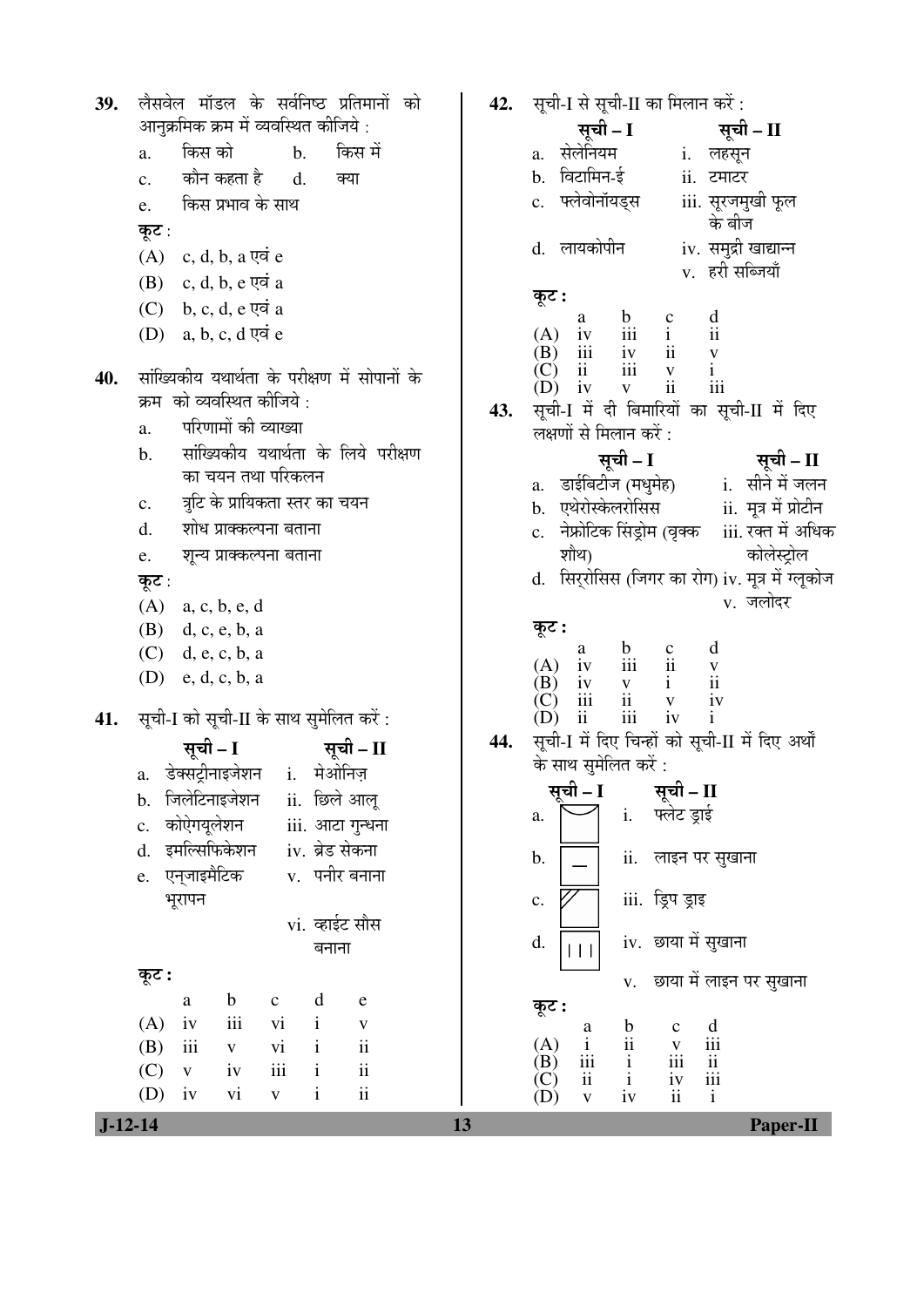| 45. | their description given in List-II.                                 | Match the Yarns given in List-I with     | 48. | M<br>frc                  |
|-----|---------------------------------------------------------------------|------------------------------------------|-----|---------------------------|
|     | List-I                                                              | List-II                                  |     | iss                       |
|     | a.                                                                  | Crepe yarns i. Strips of woven           |     |                           |
|     |                                                                     | leno fabric.                             |     | a.                        |
|     | Chenille<br>b.                                                      | ii.<br>Unevenly                          |     | b.                        |
|     | yarns                                                               | twisted yarns.                           |     | c.                        |
|     | Corkscrew<br>c.                                                     | iii. High level of                       |     | d.                        |
|     | yarns                                                               | twist.                                   |     |                           |
|     | d.<br>Flock yarns                                                   | iv. Single<br>yarns                      |     | $\rm C\alpha$             |
|     |                                                                     | with small tufts                         |     |                           |
|     |                                                                     | of fibers added                          |     | (A                        |
|     |                                                                     | at intervals.                            |     | (B                        |
|     |                                                                     | Made from<br>2<br>V.                     |     | $\overline{C}$            |
|     |                                                                     | of<br>plies                              |     | (D                        |
|     |                                                                     | different colour,                        |     |                           |
|     |                                                                     | count and twist.                         | 49. | M                         |
|     | <b>Codes:</b>                                                       |                                          |     | CO.                       |
|     | b<br>a<br>(A)<br>$\mathbf{i}$                                       | d<br>$\mathbf{c}$<br>iv                  |     | ch.                       |
|     | $\overline{11}$<br>iii<br>(B)                                       | V                                        |     |                           |
|     | 1<br>$\mathbf{ii}$<br>iii<br>(C)                                    | 1V<br>$\mathbf{V}$<br>$\mathbf{i}$<br>iv |     | a.                        |
|     | iv<br>(D)<br>$\mathbf{V}$                                           | $\mathbf{ii}$<br>i                       |     |                           |
|     |                                                                     |                                          |     | b.                        |
| 46. |                                                                     | Match the level of hierarchy with        |     |                           |
|     | methods of resolving conflicts.                                     |                                          |     | c.                        |
|     | List-I<br>(Level of                                                 | List-II<br>(Methods)                     |     |                           |
|     | hierarchy)                                                          |                                          |     |                           |
|     | a. Lowest                                                           | Integration<br>i.                        |     | d.                        |
|     |                                                                     |                                          |     |                           |
|     |                                                                     |                                          |     |                           |
|     | b.<br>Some what                                                     | ii.<br>Compromise                        |     |                           |
|     | low<br>$\mathbf{c}$ .                                               |                                          |     |                           |
|     | Some what                                                           | iii. Dominance                           |     |                           |
|     | high<br>d.<br>Highest                                               | iv. Voluntary submission                 |     |                           |
|     |                                                                     | Accepting of<br>V.                       |     | Cс                        |
|     |                                                                     | difference                               |     |                           |
|     | Codes :                                                             |                                          |     | (A<br>Έ                   |
|     | b<br>a                                                              | d<br>$\mathbf C$                         |     | $\overline{\text{C}}$     |
|     | $(A)$ iii<br>ii                                                     | $i$ iv                                   |     | $\overline{(\mathrm{D})}$ |
|     | iii<br>(B)<br>$\mathbf V$                                           | 11<br>1                                  |     |                           |
|     | iii<br>(C)<br>$\mathbf{i}$                                          | iv<br>V                                  | 50. | M                         |
|     | i<br>(D)<br>iv                                                      | $\mathbf{ii}$<br>iii                     |     | WC                        |
| 47. |                                                                     | Match the areas in List-I with the       |     | <b>Lis</b>                |
|     | areas in List-II.                                                   |                                          |     | a.<br>b.                  |
|     | List-I                                                              | List-II                                  |     |                           |
|     | <b>NCPCR</b><br>a.<br>1.<br>$\mathbf b$ .                           | Women's rights                           |     | c.                        |
|     | ii.<br><b>NHRC</b><br><b>NCW</b><br>$\mathbf{c}$ .                  | Child right                              |     |                           |
|     | <b>RCI</b><br>d.<br>iv.                                             | iii. Disability issues<br>Human rights   |     | d.                        |
|     | V.                                                                  | Destitute children                       |     |                           |
|     | <b>Codes:</b>                                                       |                                          |     | $\rm C\alpha$             |
|     | $\mathbf b$<br>a                                                    | d<br>$\mathbf C$                         |     |                           |
|     | (A)<br>$\mathbf{i}$<br>iv                                           | ii<br>$\overline{111}$                   |     | (A                        |
|     | ii<br>(B)<br>iv                                                     | iii<br>$\mathbf{i}$                      |     | (B                        |
|     | $\overline{\mathbf{ii}}$<br>(C)<br>$\mathbf{i}$<br>iii<br>(D)<br>iv | iii<br>iv<br>$\mathbf{i}$<br>$\mathbf V$ |     | C<br>(D                   |

| 48. |                                        | Match the development programmes                                             |     |
|-----|----------------------------------------|------------------------------------------------------------------------------|-----|
|     | from List-I with                       | its development                                                              |     |
|     | issues from List-II.                   |                                                                              |     |
|     | List-I                                 | List-II                                                                      |     |
|     | <b>NRHM</b><br>a.<br><b>ICDS</b><br>b. | Education<br>i.<br>ii.<br>Health                                             |     |
|     | MGNREGA<br>c.                          | iii.<br>Employment                                                           |     |
|     | d.<br><b>DPEP</b>                      | Nutrition<br>iv.                                                             |     |
|     |                                        | Environment<br>v.                                                            |     |
|     | <b>Codes:</b>                          |                                                                              |     |
|     | $\mathbf b$<br>a                       | d<br>c                                                                       |     |
|     | iii<br>$\mathbf{i}$<br>(A)             | ii<br>iv                                                                     |     |
|     | (B)<br>iv<br>V                         | ii<br>iii                                                                    |     |
|     | $\ddot{\text{11}}$<br>(C)<br>iv        | iii<br>$\mathbf{i}$                                                          |     |
|     | ii<br>(D)<br>iv                        | iii<br>$\overline{\mathbf{V}}$                                               |     |
| 49. |                                        | Match the following theories of Mass<br>communication from List-I with their |     |
|     |                                        | characteristic features from List-II.                                        |     |
|     | List-I                                 | List-II                                                                      |     |
|     | Authoritarian<br>a.                    | Media<br>i.                                                                  | are |
|     | theory                                 | free                                                                         |     |
|     | Libertarian<br>b.                      | ii.<br>Media                                                                 | are |
|     | theory                                 | controlled                                                                   |     |
|     | Social<br>c.                           | iii. Media                                                                   | are |
|     | Responsibility                         | responsible                                                                  |     |
|     | theory                                 |                                                                              |     |
|     | d.<br>Development                      | iv. Media                                                                    | are |
|     | Media theory                           | agents                                                                       | of  |
|     |                                        | government<br>Media assist<br>V.                                             |     |
|     |                                        | in growth of                                                                 |     |
|     |                                        | society                                                                      |     |
|     | <b>Codes:</b>                          |                                                                              |     |
|     | b<br>a                                 | d<br>с                                                                       |     |
|     | ii<br>$\mathbf{i}$<br>(A)              | iii<br>1V                                                                    |     |
|     | ii<br>B)<br>iii<br>$\mathbf V$         | iii<br>V<br>i<br>ii                                                          |     |
|     | $(D)$ iii                              | ii v iv                                                                      |     |
| 50. |                                        | Match the symbols in List-I with                                             |     |
|     | words in List-II                       |                                                                              |     |
|     | List-I                                 | List-II                                                                      |     |
|     | i.<br>$\overline{\mathbf{x}}$<br>a.    | Probability                                                                  |     |
|     | ii.<br>b.<br>μ                         | Standard deviation of                                                        |     |
|     |                                        | population                                                                   |     |
|     | iii.<br>c.<br>ρ                        | Standard deviation of                                                        |     |
|     | sample<br>d.                           |                                                                              |     |
|     | iv.<br>σ<br>v.                         | Sample mean<br>Population mean                                               |     |
|     | <b>Codes:</b>                          |                                                                              |     |
|     | b<br>a                                 | d<br>c                                                                       |     |
|     | iv<br>(A)<br>V                         | ii<br>i                                                                      |     |
|     | iv<br>(B)<br>V                         | $\mathbf{i}$<br>iii<br>$\mathbf{i}$                                          |     |
|     | iv<br>V<br>iv<br>V                     | ii<br>$\mathbf{i}$<br>iii                                                    |     |
|     |                                        |                                                                              |     |

**Paper-II** J-12-14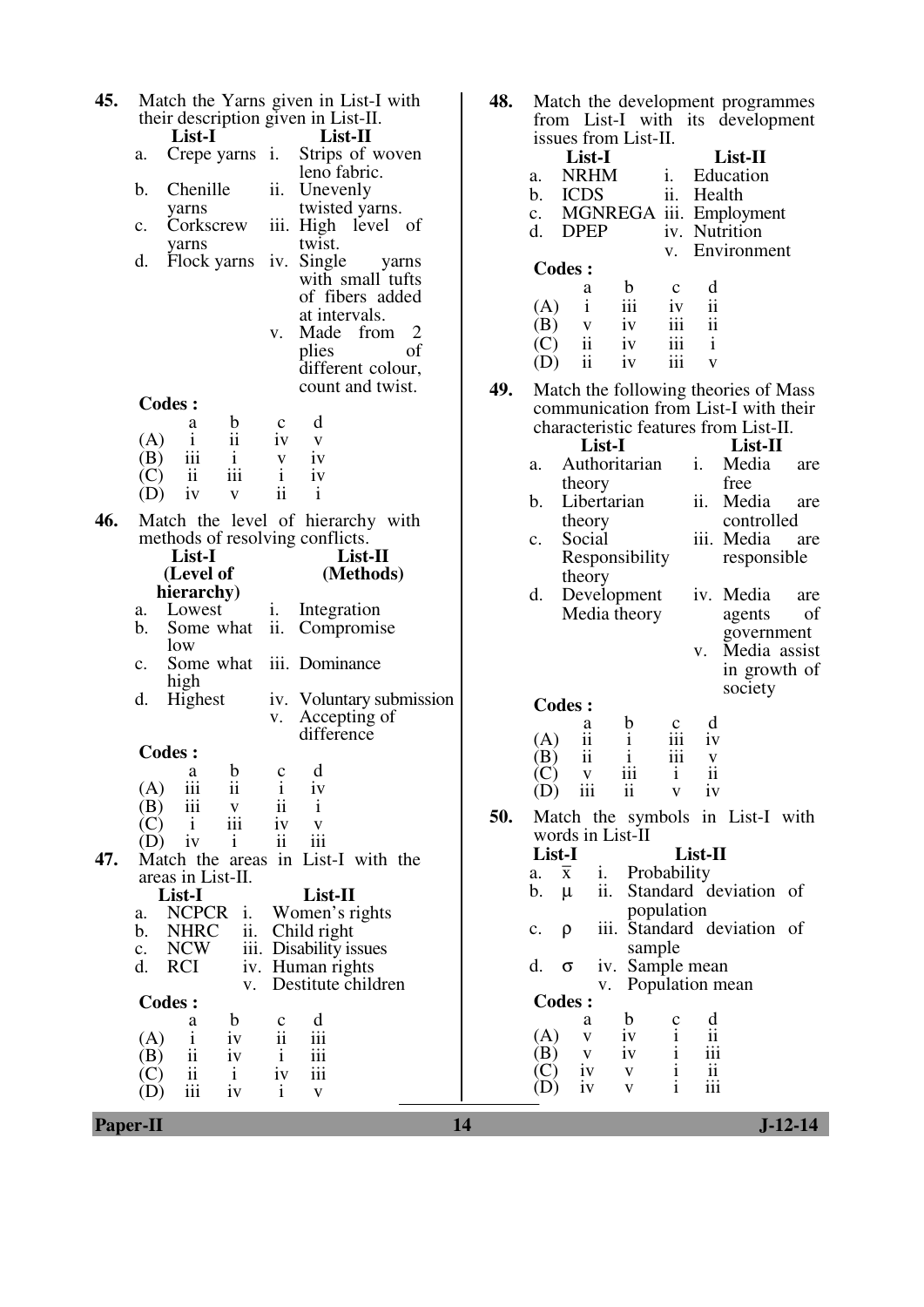| सूची-I में दिए तागों को सूची-II में दिए विवरण<br>45.                                                                                                                                                                                                                                                                                                                                                                                                                                                                                                                                                                                                                                                                                                                                                                                                                             | सूची-I में दिए विकास कार्यक्रमों को सूची-II में<br>48.                                                                                                                                                                                                                                                                                                                                                                                                                                                                                                                                                                                                                                                                                                                                                                                                                                                               |
|----------------------------------------------------------------------------------------------------------------------------------------------------------------------------------------------------------------------------------------------------------------------------------------------------------------------------------------------------------------------------------------------------------------------------------------------------------------------------------------------------------------------------------------------------------------------------------------------------------------------------------------------------------------------------------------------------------------------------------------------------------------------------------------------------------------------------------------------------------------------------------|----------------------------------------------------------------------------------------------------------------------------------------------------------------------------------------------------------------------------------------------------------------------------------------------------------------------------------------------------------------------------------------------------------------------------------------------------------------------------------------------------------------------------------------------------------------------------------------------------------------------------------------------------------------------------------------------------------------------------------------------------------------------------------------------------------------------------------------------------------------------------------------------------------------------|
| के साथ सुमेलित कीजिये :<br>सूची – I<br>सूची – II<br>a. क्रेप यार्न i. बुने लिनो कपड़े की स्ट्रिप्स<br>b. शेनाइल यार्न ii. असमान संवलित तागे<br>c. कॉर्कस्क्रू यार्न iii. संवलय का अधिक स्तर<br>d. फ्लॉक यार्न iv. बीच-बीच में जोड़े रेशे के छोटे<br>गुच्छों के साथ एकल तागा<br>v. भिन्न रंग, गिनती और वलय<br>के 2 प्लाई से बनाना<br>कूट :<br>b c d<br>ii iv v<br>i v iv<br>iii i iv<br>$\begin{array}{ccc}\n\vdots & \vdots & \vdots\n\end{array}$<br>a<br>$(A)$ i<br>$(B)$ iii<br>$\overline{\mathbf{u}}$<br>(C)<br>$\mathbf{i}$<br>$\overline{\mathbf{ii}}$<br>(D)<br>iv<br>$\mathbf{V}$<br>सोपानिकी (या पदानुक्रम) के स्तर को हल करने<br>46.<br>के तरीकों के साथ सुमेलित कीजिये :<br>सूची – I सूची – II<br>(तरीकें)<br>(सोपानिकी)<br>a. निम्नतम   i. एकीकरण<br>b.   कुछ कुछ नीचा  ii.  मध्म मार्ग<br>c. कुछ कुछ ऊँचा iii.प्रबल<br>d. उच्चतम         iv. स्वैच्छिक आज्ञाकारिता | दिये विकास मुद्दों के साथ सुमेलित करें :<br>सूची – I सूची – II<br>a. एन.आर.एच.एम. i. शिक्षा<br>b. आइ.सी.डी.एस. ii. स्वास्थ्य<br>c. एम.जी.नूरेगा iii.रोजगार<br>d. डी.पी.इ.पी.<br>iv. पोषण<br>v. वातावरण<br>कूट :<br>(A) $\begin{matrix} a & b \\ i & i \end{matrix}$<br>$\frac{d}{ii}$<br>$\mathbf{c}$<br>$\begin{tabular}{cc} iv & ii \\ iii & ii \\ iii & i \end{tabular}$<br>$\begin{array}{ccccc} (B) & v & iv \\ (C) & ii & iv \end{array}$<br>iii<br>$\rm ii$<br>iv<br>(D)<br>$\overline{\mathbf{V}}$<br>सूची-I से जनसंचार के निम्नलिखित सिद्धान्तों<br>49.<br>को सूची-II में दी गई उनकी मुख्य विशेषताओं<br>के साथ सुमेलित कीजिये:<br>सूची – I<br>्सूची – II<br>a. अधिकोरवादी        i.   मीडिया स्वतन्त्र<br>होता है ।<br>सिद्धान्त<br>b. उदारवादी सिद्धान्त ii. मीडिया नियन्त्रित है।<br>उत्तरदायित्व सिद्धान्त<br>d. विकास मीडिया      iv. मीडिया सरकार के<br>एजेन्ट हैं ।<br>सिद्धान्त<br>v. मीडिया समाज की |
| v. अन्तर को स्वीकारना<br>कूट :<br>b c d<br>ii i iv<br>v ii i<br>a<br>$(A)$ iii<br>iii<br>(B)<br>$\rm iii$<br>$\mathbf{i}$<br>iv<br>$\mathbf{V}$<br>(C)<br>iii<br>$\overline{\mathbf{ii}}$<br>(D)<br>iv<br>$\mathbf{i}$<br>सूची-I में क्षेत्रों को सूची-II में क्षेत्रों के साथ<br>47.<br>सुमेलित कीजिये :<br>सूची – I<br>सूची – II<br>a. एन.सी.पी.सी.आर. i. महिलाओं के अधिकार<br>b. एन.एच.आर.सी. ii. बालाधिकार<br>c. एन.सी.डब्ल्यू. iii. अपंगता सम्बन्धित मुद्दे<br>d. आर.सी.आई iv. मानवाधिकार<br>v. निराश्रय बच्चे<br>कूट :<br>$\mathbf b$<br>d<br>$\mathbf{C}$<br>a<br>ii<br>iii<br>$\mathbf{i}$<br>(A)<br>iv                                                                                                                                                                                                                                                                  | संवृद्धि में सहायता<br>करता है ।<br>कूट :<br>d<br>$\mathbf b$<br>$\mathbf{c}$<br>a<br>iii<br>$\begin{array}{c} i\\ i \end{array}$<br>iv<br>$(A)$ ii<br>$\rm ii$<br>iii<br>(B)<br>$\mathbf V$<br>$\overline{\mathbf{i}}$<br>iii i<br>(C)<br>$\mathbf{V}$<br>ii v iv<br>$(D)$ iii<br>सूची-I में चिह्नों को सूची-II में पदों के साथ<br>50.<br>सुमेलित कीजिये:<br>सूची – I<br>सूची – II<br>$\overline{x}$ i. प्रायिकता<br>a.<br>ii. समष्टि मानक विचलन<br>b.<br>$\mu$<br>iii. प्रतिदर्श का मानक विचलन<br>$\rho$<br>c.<br>iv. प्रतिदर्श माध्य<br>d.<br>$\sigma$<br>v. समष्टि माध्य<br>कूट :<br>b<br>d<br>$\mathbf{C}$<br>a<br>$\rm ii$<br>$iv$ $i$<br>(A)<br>$\mathbf V$                                                                                                                                                                                                                                                   |
| $\mathbf{i}$<br>iii<br>$\overline{\mathbf{u}}$<br>(B)<br>iv<br>iii<br>$\rm ii$<br>$\mathbf{i}$<br>iv<br>(C)<br>iii<br>$\mathbf{i}$<br>(D)<br>iv<br>$\mathbf V$<br>$J-12-14$                                                                                                                                                                                                                                                                                                                                                                                                                                                                                                                                                                                                                                                                                                      | $iv$ $i$<br>iii<br>$(B)$ v<br>$\mathbf{i}$<br>$\rm ii$<br>$(C)$ iv<br>$\mathbf{V}^-$<br>iii<br>$\mathbf{i}$<br>iv<br>(D)<br>$\mathbf{V}$<br>15<br>Paper-II                                                                                                                                                                                                                                                                                                                                                                                                                                                                                                                                                                                                                                                                                                                                                           |